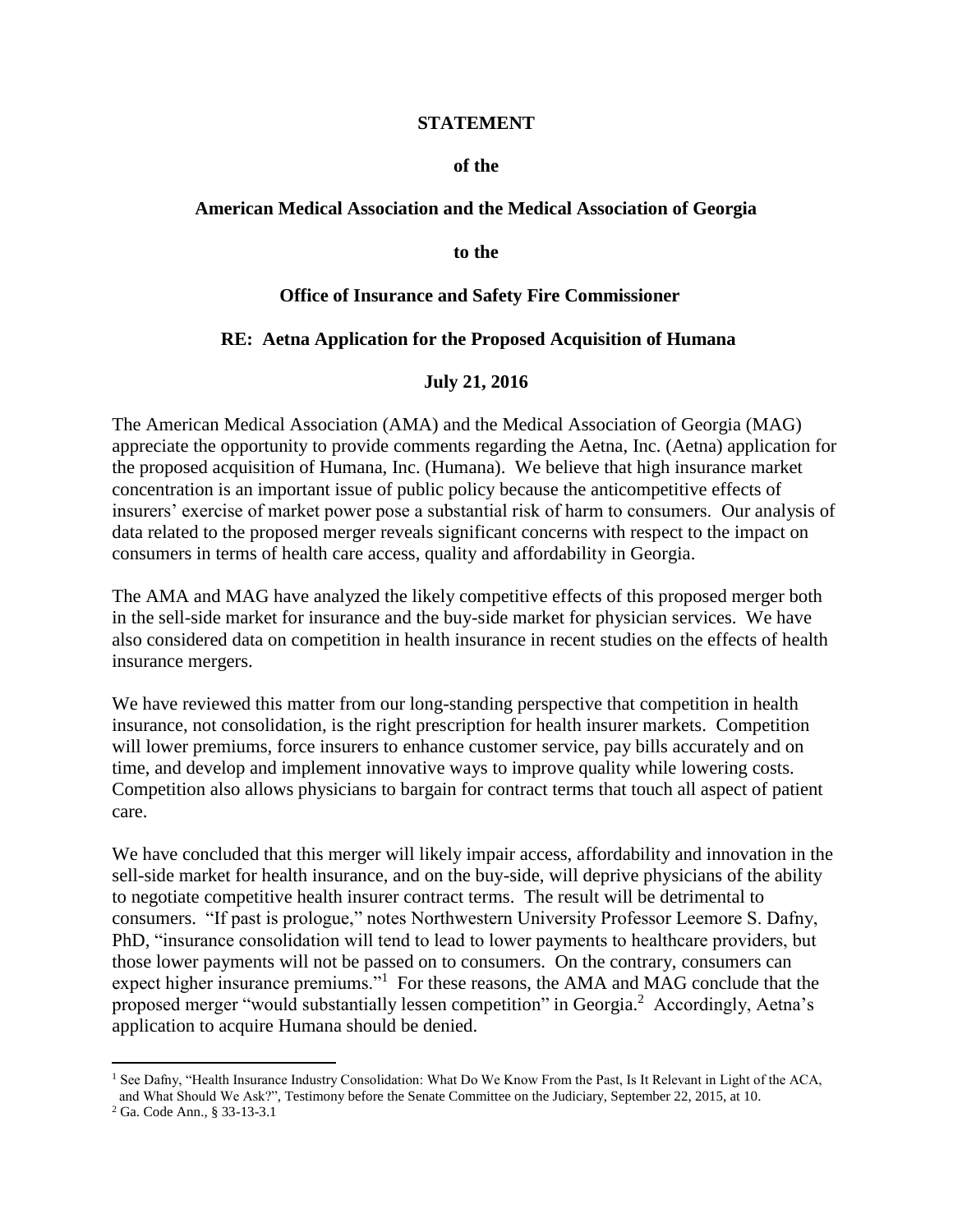## THE HEALTH INSURER MERGER WOULD CREATE, ENHANCE OR ENTRENCH MARKET POWER IN THE SALE OF MEDICARE ADVANTAGE

## Medicare Advantage Comprises a Product Market That Is Separate and Distinct from Traditional Medicare

As discussed below, in Georgia the merger would substantially increase the market concentration of numerous already highly concentrated Medicare Advantage (MA) markets. Faced with these anticompetitive results, Aetna has argued that MA is in the same relevant market as traditional Medicare (TM) because consumers have the option of switching between MA and TM operated by the government.<sup>3</sup> This argument was recently flatly rejected in a letter authored by 20 prominent economists with expertise in the subjects of antitrust, competition policy, and health economics.<sup>4</sup> They reasoned that "the nature of the products and economic research leads to the conclusion that MA is not in the same relevant market as TM." 5

As stated in the economists' letter, MA is substantially different than TM. In MA plans, Medicare pays most or all of the premiums to a private insurer.<sup>6</sup> Most MA plans are health maintenance organizations (HMOs).<sup>7</sup> In return for reduced choice of providers and utilization review, the Medicare beneficiary obtains more complete coverage. A Medicare beneficiary who wants to join an HMO has no other practical choice. TM is a very different type of plan than MA plans. <sup>8</sup> It has no panels and no serious utilization review.<sup>9</sup> Indeed, TM is the only surviving large-scale example of traditional indemnity insurance.<sup>10</sup>

TM provides unrestricted choice of provider but its benefit design exposes a beneficiary to risk of high out-of-pocket expenditures. In 2013-14, 16 percent of Medicare beneficiaries faced outof-pocket expenditures that exceeded 20 percent of their annual income.<sup>11</sup> Purchase of a private Medicare supplement can reduce the risk of high out-of-pocket responsibilities, but at a fairly high cost.<sup>12</sup> MA insurance, on the other hand, leads to less risk of high out-of-pocket responsibilities. MA plans cover more services than TM and they are required to have an out-ofpocket maximum that limits the risk exposure of beneficiaries. In MA plans, the average out-ofpocket maximum was \$5,014 per year per beneficiary in 2015.<sup>13</sup>

 $<sup>5</sup>$  Id.</sup>

 $\overline{a}$ 

- 9 Id.
- $^{10}$  Id.  $\,$
- $^{11}$  Id. <sup>12</sup> Id.

<sup>13</sup> Id at 12-13.

<sup>&</sup>lt;sup>3</sup> See, Testimony of Mark Bertolini, CEO of Aetna, United States Senate Committee on the Judiciary (September 22, 2015) at 5.

<sup>&</sup>lt;sup>4</sup> See Exhibit 1, recently presented to the Florida Attorney General concerning the proposed Aetna-Humana merger.

<sup>6</sup> *See,* Frech, H. E. III, 2016. Comments on Selected Issues Re: The Proposed Mergers of Anthem and Cigna and Aetna and Humana, submitted to the Departments of Insurance in California and Missouri (May 19) available at

http://www.insurance.ca.gov/01-consumers/110-health/60- resources/upload/FrechReport-FINAL-051716-CA-002.pdf  $7$  Id.

<sup>8</sup> Id.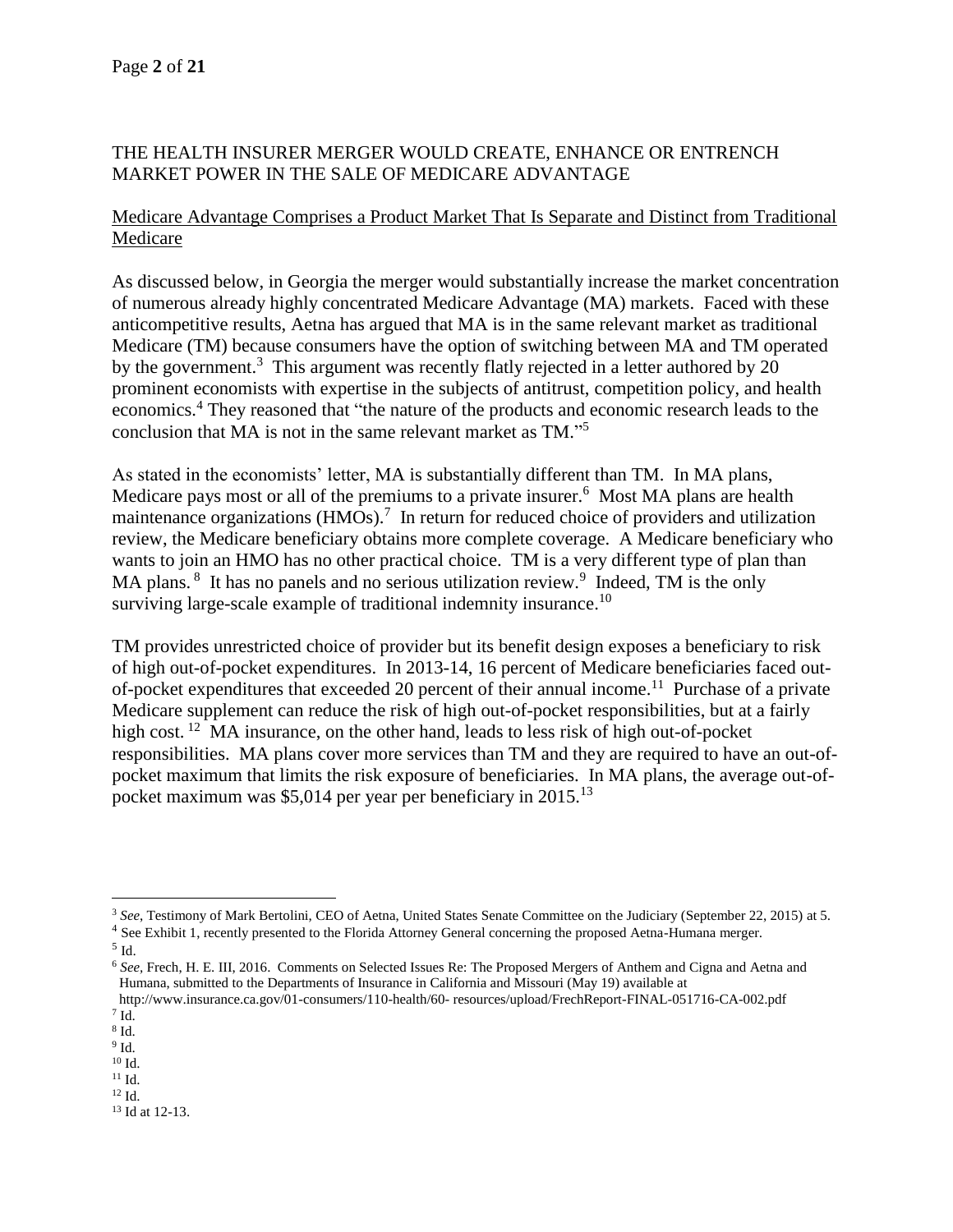Further, MA utilization control for hospitals appears to be quite strict, lending force to the idea that MA and TM are functionally different products.<sup>14</sup> A recent study has found that when MA beneficiaries had to switch to TM, their hospital utilization and costs rose substantially.<sup>15</sup> Consent decrees that the U.S. Department of Justice (DOJ) has entered into with Humana and Arcadian Management and with UnitedHealth Group and Sierra Health Services rightly observe that TM is not an adequate substitute for MA because MA plans offer substantially richer benefits at lower costs than TM, including lower copayments, lower coinsurance, caps on total yearly out-of-pocket costs, prescription drug coverage, and supplemental benefits that TM does not cover, such as dental and vision coverage, and health club memberships.<sup>16</sup> Moreover, in MA plans, seniors can receive a single plan covering a variety of benefits that seniors in TM must assemble themselves.

The combination of richer benefits and one-stop shopping accounts for the strong preference by many seniors for MA plans. Seniors are not likely to switch away from MA plans to TM in sufficient numbers to make an anticompetitive Aetna price increase or reduction in quality unprofitable. Over the long-term, MA plans are slowly increasing in share, attracting 31 percent of Medicare beneficiaries in 2015.<sup>17</sup> Research is consistent with the idea that beneficiaries treat MA plans as distinctly preferable to TM. Analysis of MA enrollees who were terminated because their plan left the market overwhelmingly (95 percent) actively sought another MA plan.<sup>18</sup>

Consequently, the closest competition to one MA insurer's plan is another insurer's MA plan and the presence of many competing MA insurers is what keeps quality and price competitive. This conclusion is buttressed by a recent study finding that when Humana offers a MA plan in the same county as Aetna, Aetna's premium is lower than in counties where Humana does not offer a plan. $^{19}$ 

Additional research indicates that where there are fewer MA insurers, premiums are higher, showing that neither TM nor commercial insurance is a serious constraint on MA pricing, regardless of the number or concentration of other insurers in that market.<sup>20</sup>

In sum, Aetna and Humana compete for consumers in an MA product market that is separate and distinct from TM. This was the conclusion reached by the Missouri Department of Insurance on Aetna's application to acquire Humana. After considering an exhaustive record that included the comments of consumer and provider groups and the testimony of the merging parties and a

 $\overline{a}$ <sup>14</sup> Id. at 13.

<sup>&</sup>lt;sup>15</sup> Id at 13.

<sup>16</sup> United States v. Humana and Arcadian Management, No. 12-cv-00464 (D.D.C. Mar. 27, 2012) (complaint ¶¶ 20-21) (*avail. at* [http://www.justice.gov/atr/case-document/file/499076/download\)](http://www.justice.gov/atr/case-document/file/499076/download); United States v. UnitedHealth Grp. Inc. & Sierra Health Servs., Inc., No. 08-cv-00322 (D.D.C. Feb. 25, 2008) (complaint ¶¶ 15-18) (*avail. at* [http://www.justice.gov/atr/case-document/file/514126/download\)](http://www.justice.gov/atr/case-document/file/514126/download). Paragraph 2.

<sup>17</sup> *See,* Comments of Prof. Frech at 12

<sup>18</sup> Id. at 13.

<sup>19</sup> Spiro, Topher, Maura Calsyn and Meghan, O'Toole. 2016. Bigger is not Better: Proposed Insurer Mergers are Likely to Harm Consumers and Taxpayers. Center for American Progress (Jan. 21, 2016).

<sup>20</sup> *See,* Comments of Prof. Frech at 13-14.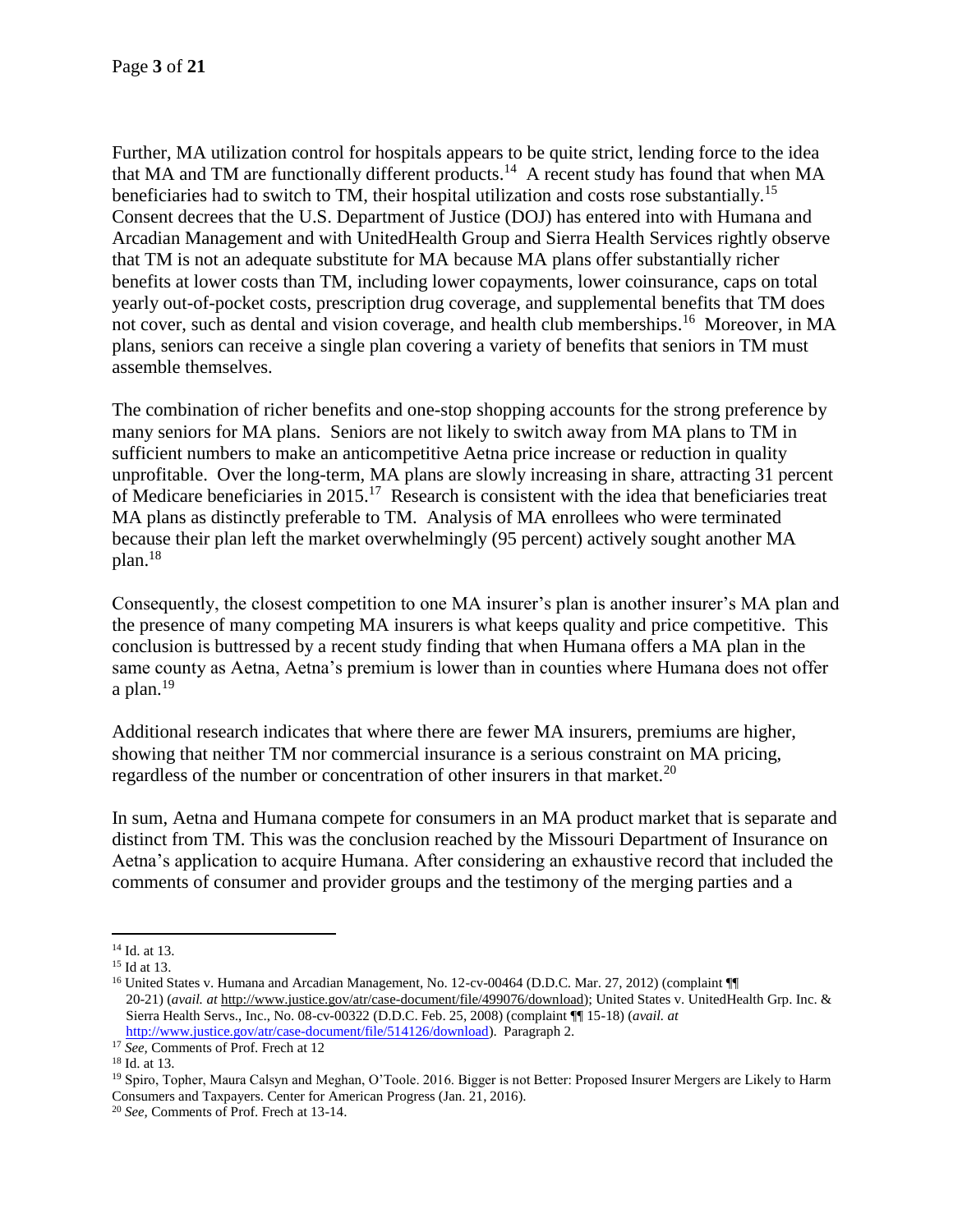prominent expert health economist, MIT Professor Jonathan Gruber,<sup>21</sup> the department found that MA satisfies all of the practical indicia of a relevant antitrust product market.<sup>22</sup>

The conclusion that MA is a relevant market also avoids Aetna's dubious characterization of the government as an Aetna competitor attempting to compete for Medicare business. Instead the government is a purchaser procuring competitive bids from private health insurers competing to offer MA plans to Medicare beneficiaries.<sup>23</sup> Congress's goal in establishing the MA program was "that vigorous competition among private MA insurers…would lead those insurers to offer seniors a wider array of health insurance choices and richer and more affordable benefits than TM does, and be more responsive to seniors."<sup>24</sup> In the event Aetna were to acquire Humana, and competition for the government contract and MA beneficiaries were lessened, the government would actually be harmed – not advantaged, as would be the case if it were a competitor – by the higher prices and/or poorer service offered by a combined Aetna/Humana in MA.<sup>25</sup>

### Tests to Measure Anticompetitive Effects

Competition is likely to be greatest when there are many sellers, none of which have any significant market share. Unfortunately, MA markets in Georgia are "highly concentrated," meaning that the size, size distribution and number of firms in these markets raise substantial risks that a merged Aetna/Humana would substantially lessen competition.

There are at least two ways of measuring market concentration and the degree of danger to competition that a merger poses. One test, adopted by the 2015 National Association of Insurance Commissioners Model Insurance Holding Company System Regulatory Act (NAIC Model Act), looks to the four firm concentration ratio (CR4). This concentration ratio is calculated by summing the market shares of the four largest insurers in the market. Georgia employs the CR4 test.

A different test is adopted by the federal enforcement agencies in their 2010 DOJ and Federal Trade Commission Horizontal Merger Guidelines (Horizontal Merger Guidelines). These federal guidelines use the Herfindahl–Hirschman Index (HHI) to measure market concentration. The HHI is the sum of the squares of the market shares of every firm in the relevant market. Markets with HHIs less than 1500 are characterized as unconcentrated. Those with HHIs between 1500 and 2500 are moderately concentrated, and those with HHIs higher than 2500 are highly concentrated.

<sup>&</sup>lt;sup>21</sup> Gruber, Jonathan. 2016. Report to the Missouri Department of Insurance regarding Competition in the Medical Advantage and Individual Exchange Markets (May 6) available at http://insurance.mo.gov/documents/exhibit-34.pdf

<sup>&</sup>lt;sup>22</sup> See Findings of Fact, Conclusions of Law and Order, Missouri Department of Insurance, In Re Division of Insurance Company Regulation v. Aetna Inc. and Humana Inc.(May 24, 2016) (Exhibit B)

<sup>&</sup>lt;sup>23</sup> For an explanation of the competitive bidding process, See Song, Landrum and Chernew, "Competitive Bidding and Medicare Advantage: Effect of Benchmark Changes Unplanned Bids", Journal of Health Economics 32 (2013) 1301-1312. <http://www.ncbi.nlm.nih.gov/pubmed/24308881> .

<sup>24</sup> *See*, United States v. Humana and Arcadian Management, No. 12-cv-00464 (D.D.C. Mar. 27, 2012) (complaint) (*avail. at*  [http://www.justice.gov/atr/case-document/file/499076/download\)](http://www.justice.gov/atr/case-document/file/499076/download)

<sup>&</sup>lt;sup>25</sup> A Center for American Progress Study has concluded that Medicare program spending would increase as a result of the merger. Spiro, Calsyn, O'Toole, "Bigger is not Better: Proposed Insurer Mergers are Likely to Harm Consumers and Taxpayers," Center for American Progress (Jan. 21, 2016)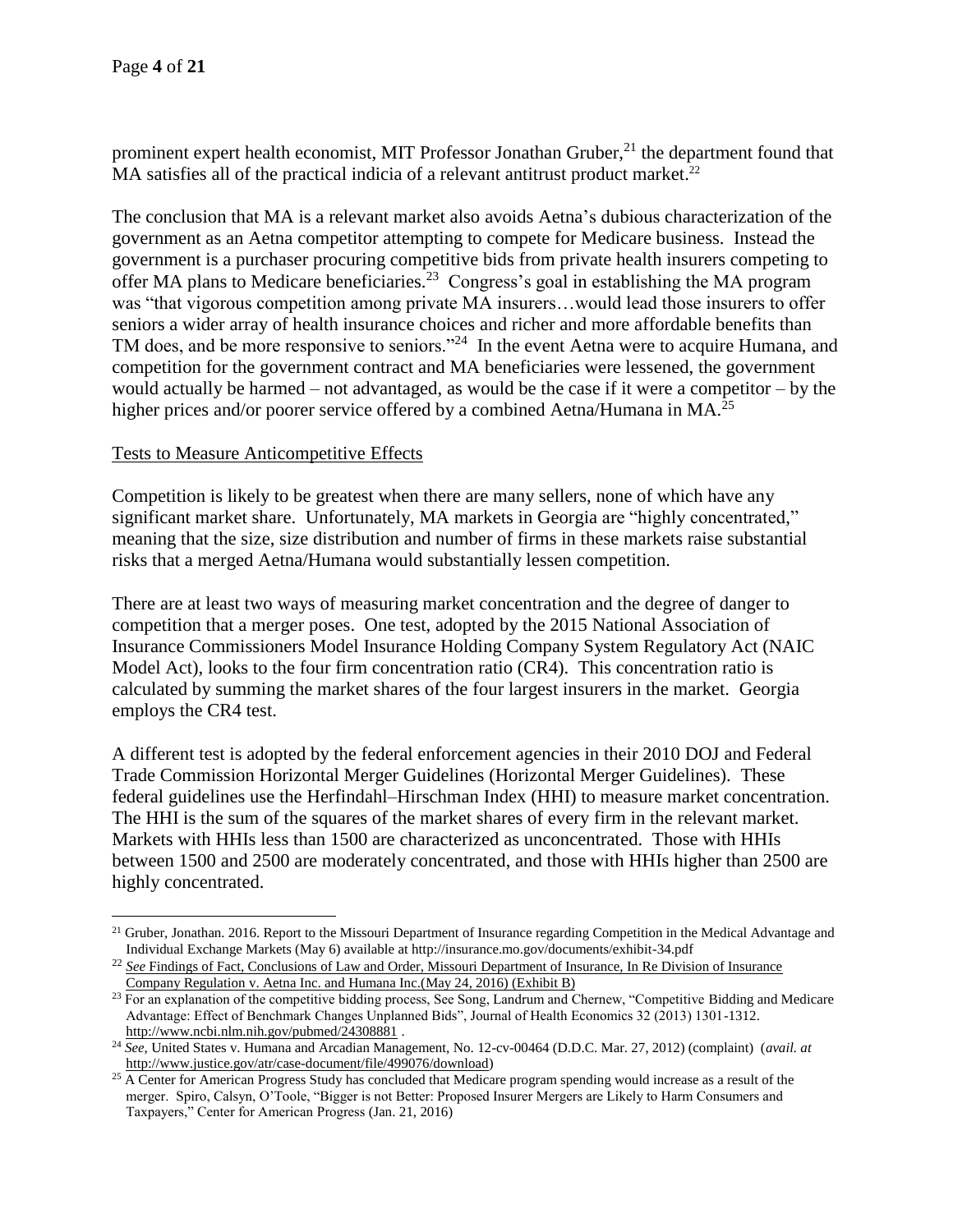The AMA and MAG have determined that under either method above for measuring concentration, all of Georgia MA markets are highly concentrated. Moreover, as explained below, the Aetna/Humana merger would increase the concentration of numerous alreadyconcentrated health insurance markets to the extent that under the Georgia CR4 test the merger creates a prima facie violation of the Georgia competitive standard and under the Horizontal Merger Guidelines, the merger would be presumed likely to enhance market power.

## In a Statewide Market, the Merger Violates Both the Horizontal Merger Guidelines and the Georgia Competitive Standard for Medicare Advantage

Under the Georgia competitive standard, a highly concentrated market is one in which the sum of the market shares of the four largest insurers – the so-called four-firm concentration ratio – is  $75$ percent or more of the market. The AMA has calculated that the combined shares of the four largest MA insurers in a Georgia statewide market total a whopping 91.8 percent, dwarfing by comparison the national four firm concentration ratio for airlines of  $62$  percent.<sup>26</sup> In such a highly concentrated Georgia MA market, there is a prima facie violation of the Georgia competitive standard when a firm with a 10 percent or more market share merges with a firm with a two percent or more market share. In the instant case, a prima facie violation of the Georgia competitive standard is easily established: Aetna's share is six percent and Humana's is 22 percent.<sup>27</sup> The merger would also run afoul of the Horizontal Merger Guidelines since Georgia's MA market has an HHI of 3873 (and thus is highly concentrated) and the increase in the HHI caused by the merger would be 258.<sup>28</sup>

### In Several Metropolitan Statistical Areas, the Merger in the MA Market Would Again Run Afoul of Both the Horizontal Merger Guidelines and the Georgia Competitive Standard

In a number of Metropolitan Statistical Areas (MSA) for MA in Georgia, the merger of Aetna and Humana is presumed likely to enhance market power under the Horizontal Merger Guidelines. Even pre-merger, these Georgia MSAs are all highly concentrated with HHIs over 2500.<sup>29</sup> In the Brunswick MSA, the post-merger HHI market concentration would be 4849, for an increase of 870 points. Similarly, in the Savanna market the post-merger HHI would be 3592 with a 519 point increase; Atlanta-Sandy Springs-Marietta would have an HHI of 3314 with a 383 point increase; and Macon would have an HHI of 5453 with a 214 point increase.<sup>30</sup> Moreover, in each of the aforementioned MSAs, as well as in the Augusta-Richmond County GA-SC MSA, the merger would violate the Georgia competitive standard, meaning that in all of

 $\overline{a}$ <sup>26</sup> AMA analysis of HealthLeaders-InterStudy (HLI) data from 2013; HLI obtained the data from the Centers for Medicare  $\&$ Medicaid Services., see Table 1; Dafny, supra note 1

<sup>27</sup> See Table 1; based on AMA analysis at footnote 26.

<sup>28</sup> See Table 2; based on AMA analysis at footnote 26.

 $^{29}$  Following the example of DOJ, the AMA has measured market concentration by using the HHI. The HHI is the sum of the squares of the market shares of every firm in the relevant market. Markets with HHIs less than 1500 are characterized as unconcentrated. Those with HHIs between 1500 and 2500 are moderately concentrated, and those with HHIs more than 2500 are highly concentrated. Mergers in moderately concentrated markets that change the HHI by more than 100 are deemed by the Horizontal Merger Guidelines to potentially raise significant competitive concerns and often warrant scrutiny. Mergers in highly concentrated markets that raise the HHI more than 200 are presumed likely to enhance market power.

<sup>30</sup> See Table 3, based on AMA analysis at footnote 26.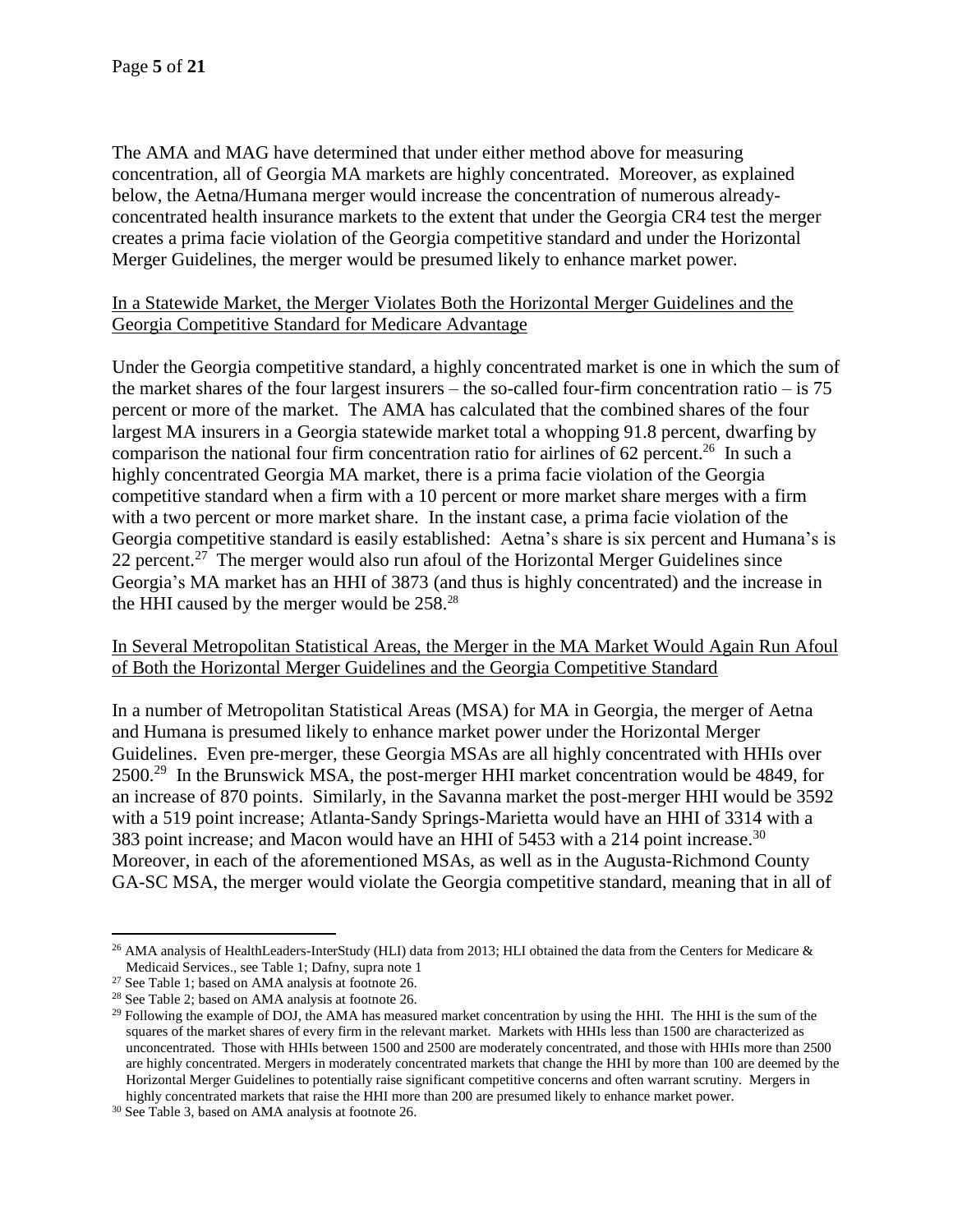them the shares of the four largest insurers, total 75 percent or more, Humana's market share is 10 percent or more and Aetna's is two percent or more. 31

Note also that, in the Augusta-Richmond County, GA-SC MSA, the Aetna-Humana merger potentially raises significant competitive concerns, the kinds of which often warrant scrutiny under the Horizontal Merger Guidelines.<sup>32</sup>

In sum, under both the Horizontal Merger Guidelines and the Georgia competitive standard, the merger would create market structures that would likely result in anticompetitive effects. Consequently, the merger should not be approved.

# THE PROPOSED MERGER'S ANTICOMPETITIVE EFFECTS IN COMMERCIAL HEALTH INSURANCE MARKETS

In a Statewide Market, the Merger with Respect to Commercial Health Insurance Markets Violates the Georgia Competitive Standard and Potentially Raises Significant Competitive Concerns under the Horizontal Merger Guidelines

Under the Georgia competitive standard, the combined shares of the four largest insurers in a Georgia statewide commercial health insurance market total 87.1 percent, so the statewide market is thus highly concentrated. Under the competitive standard, a prima facie violation is easily established: Aetna's share is seventeen percent and Humana's is five percent.<sup>33</sup>

The merger also raises significant competitive concerns statewide under the Horizontal Merger Guidelines since Georgia's commercial health insurance market has a pre-merger HHI of 2127, which would increase by 153 points to 2280 if the merger is consummated.<sup>34</sup>

With Respect to Certain MSA, the Proposed Merger Regarding Commercial Health Insurance Would Run Afoul of the Georgia Competitive Standard and the Horizontal Merger Guidelines.

In a number of MSA's in Georgia, i.e., the Macon, Atlanta-Sandy Springs-Marietta, Rome, Gainesville, and Athens-Clarke County MSAs, the merger of Aetna and Humana would violate the Georgia competitive standard. In all of these MSAs the shares of the four largest insurers total 75 percent or more, and (1) Humana's market share is 10 percent or more and Aetna's is two percent or more, or (2) Aetna's market share is 10 percent or more and Humana's is two percent or more.<sup>35</sup>

Moreover, the proposed merger would be presumed likely to enhance market power under the

<sup>&</sup>lt;sup>31</sup> See Table 4, based on AMA analysis at footnote 26.

<sup>32</sup> See Table 5, based on AMA analysis at footnote 26.

<sup>33</sup> See Table 6

<sup>34</sup> See Table 7

<sup>35</sup> See Table 8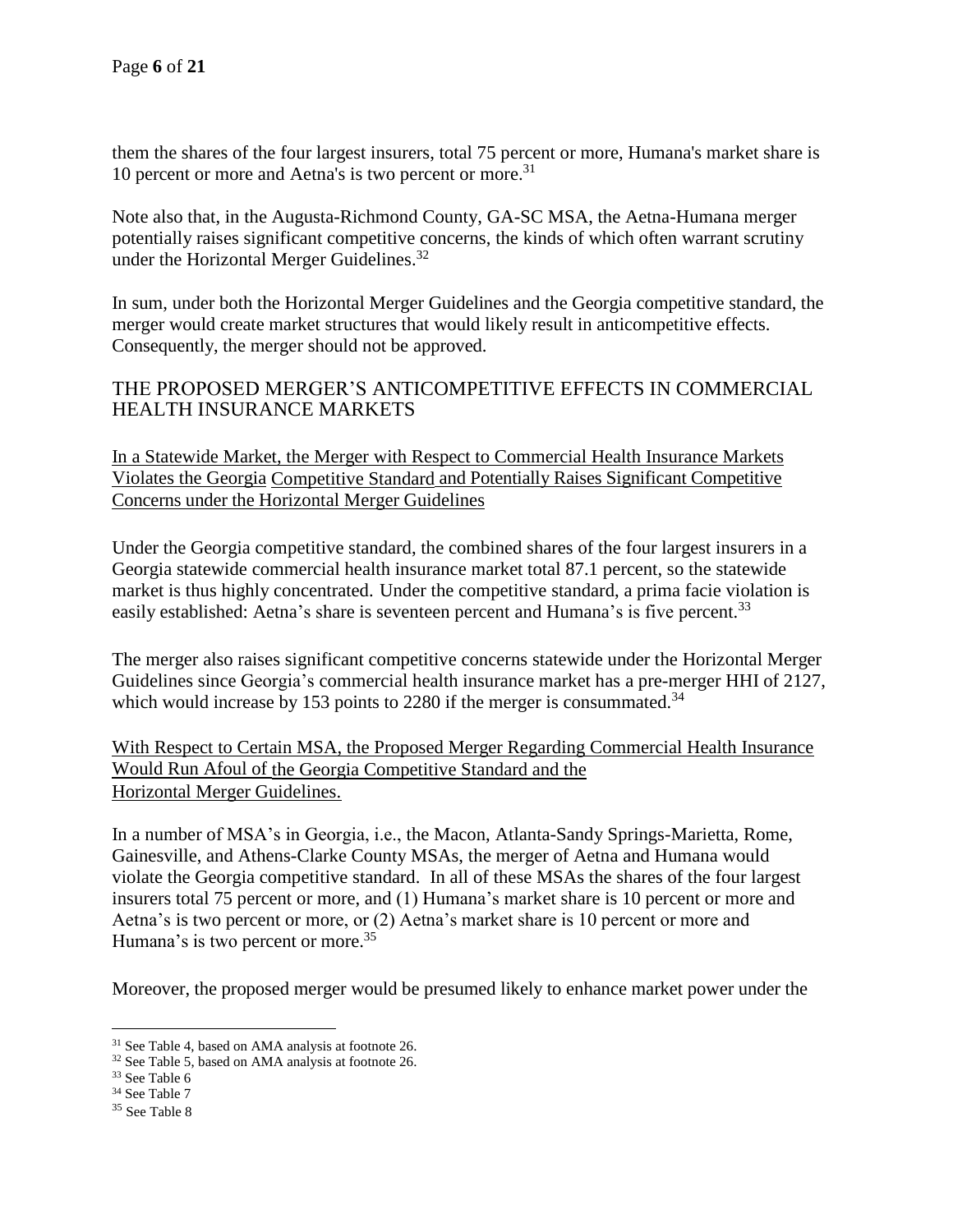federal Horizontal Merger Guidelines in the Macon MSA, where the post-merger HHI would be 2819 with a 604 point increase. $36$ 

In a Number of Other MSAs, the Proposed Merger with Respect to Commercial Health Insurance Potentially Raises Significant Competitive Concerns under the Horizontal Merger Guidelines.

In additional MSAs, i.e., the Rome, Gainesville, Atlanta-Sandy Springs-Marietta, and Athens-Clarke County MSAs, the proposed merger potentially raises significant competitive concerns that often warrant scrutiny under the Horizontal Merger Guidelines.<sup>37</sup>

### BARRIERS TO ENTRY

The market share and concentration data do not overstate the mergers' future competitive significance in health insurance and physician markets. This is not a case where new market entry could defeat an exercise of monopoly or monopsony power. Instead, lost competition through a merger of health insurers is likely to be permanent, and acquired health insurer market power would be durable, because barriers to entry prevent the higher profits often associated with concentrated markets from allowing new entrants to restore competitive pricing. These barriers include state and federal regulatory requirements; the need for sufficient business to permit the spreading of risk; and contending with established insurance companies that have built long-term relationships with employers and other consumers.<sup>38</sup> In addition, a DOJ study of entry and expansion in the health insurance industry found that "brokers typically are reluctant to sell new health insurance plans, even if those plans have substantially reduced premiums, unless the plan has strong brand recognition or a good reputation in the geographic area where the broker operates."<sup>39</sup> Finally, AMA's own analysis of MSA data from its *Competition in Health Insurance* studies show that in the numerous Georgia MSAs where the merger would be anticompetitive in commercial markets, the market shares and ranking of market leaders have also been durable and little changed from 2010 thru 2013, the most recent timeframe for which we have data.<sup>40</sup>

Perhaps the greatest obstacle is the so-called chicken and egg problem of health insurer market entry: health insurer entrants need to attract customers with competitive premiums that can only be achieved by obtaining discounts from providers. However, providers usually offer the best discounts to incumbent insurers with significant business – volume discounting that reflects a reduction in transaction costs and greater budget certainty. Hence, incumbent insurers have a durable cost advantage.

<sup>36</sup> See Table 9

<sup>37</sup> See Table 10

<sup>38</sup> *See* Robert W. McCann, *Field of Dreams: Dominant Health Plans and the Search for a "Level Playing Field,"* Health Law Handbook (Thomson West 2007); Mark V. Pauly, *Competition in Health Insurance Markets*, 51 Law & Contemp. Probs. 237 (1988); Federal Trade Commission and U.S. Department of Justice, Improving Health Care: A Dose of Competition (July,2004); *Vertical Restraints and Powerful Health Insurers: Exclusionary Conduct Masquerading as Managed Care?*, 51 Law & Contemp. Probs. 195 (1988).

<sup>39</sup> Sharis A. Pozen, Acting Assistant Att'y Gen., Dep't of Justice Antitrust Div., *Competition and Health Care: A Prescription for High-Quality, Affordable Care* 7 (Mar. 19, 2012) [hereinafter Pozen, *Competition and Health Care*], *available at*  http://www.justice.gov/atr/speech/competition-and-health-care-prescription-high-quality-affordable-care.

<sup>40</sup> See Tables 11 and 12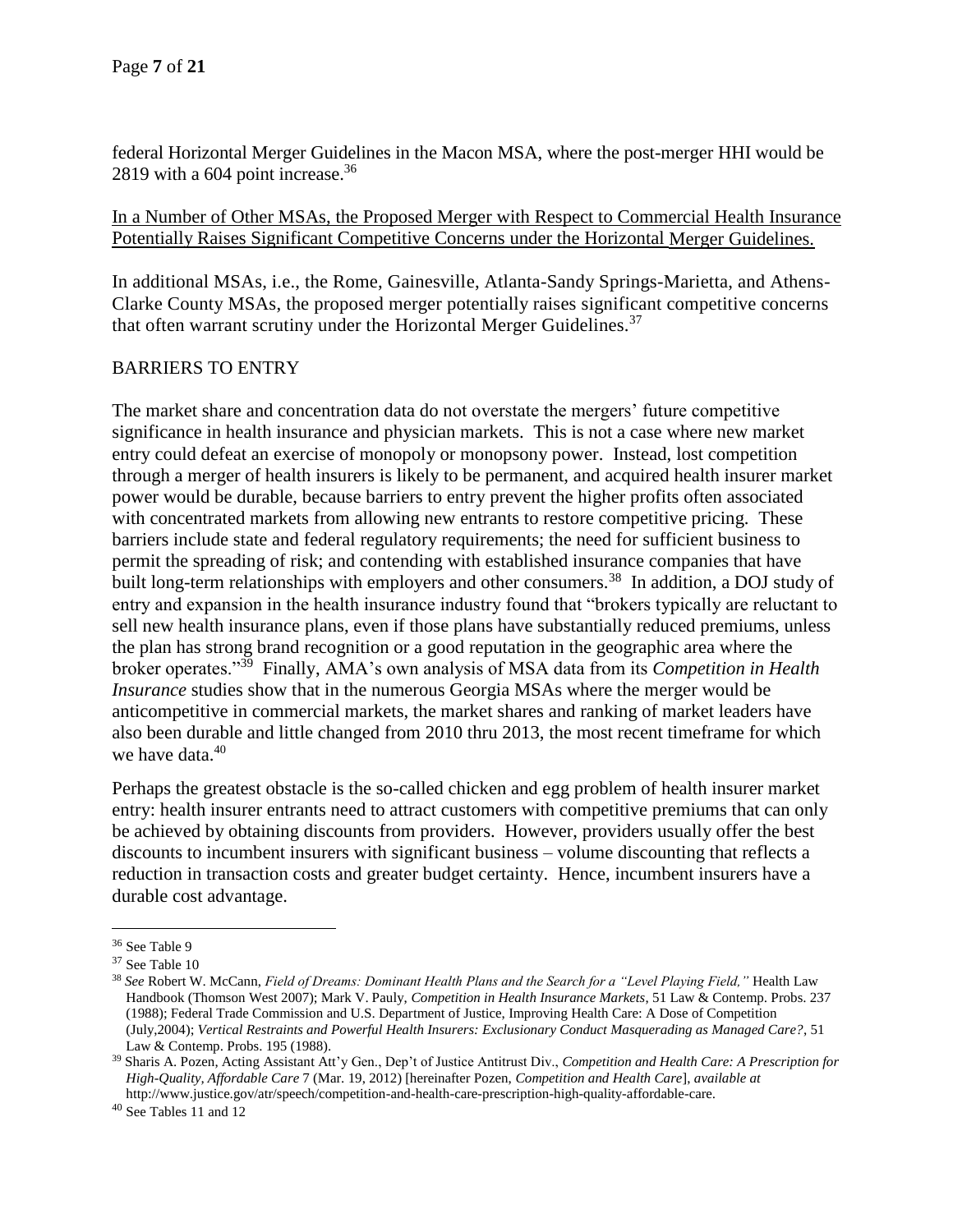The presence of significant entry barriers in health insurance markets was demonstrated in the 2008 hearings before the Pennsylvania Insurance Department on the competition ramifications of the proposed merger between Highmark Inc. and Independence Blue Cross. Substantial evidence was introduced in those hearings, showing that replicating the Blues' extensive provider networks constituted a major barrier to entry. The evidence further demonstrated that there has been very little in the way of new entry that might compete with the dominant Blues Plans in the Pennsylvania health insurance markets. In a report commissioned by the Pennsylvania Insurance Department, LECG concluded that it was unlikely that any competitor would be able to step into the market after a Highmark/IBC merger:

[B]ased on our interviews of market participants and other evidence, there are a number of barriers to entry – including the provider cost advantage enjoyed by the dominant firms in those areas and the strength of the Blue brand in those areas...On balance, the evidence suggests that to the extent the proposed consolidation reduces competition, it is unlikely that other health insurance firms will be able to step in and replace the loss in competition.<sup>41</sup>

The merging health insurers have argued that times have changed and the health insurance marketplaces have made entry easy. The facts, however, do not bear out that claim. Recent state developments only highlight the barrier to entry problem. According to the Kaiser Health News of July 13, 2016, only seven of the 23 ACA insurance co-ops, subsidized by millions of dollars in government loans, will be open for business in the fall.<sup>42</sup> The quick decline of these co-ops illustrate that even with heavy federal subsidies, health insurance is a tough business to enter.

## THE PROPOSED MERGER IS LIKELY TO HARM CONSUMERS

We have evaluated the potential effects of the proposed megamerger on both (1) the sale of MA products to individuals (the sell side); and (2) the purchase of health care provider (including physician) services (the buy side).<sup>43</sup> The AMA and MAG have concluded that on the sell side, the merger is likely to result in higher premium levels to MA recipients and purchasers of commercial health insurance and/or a reduction in the quality of health insurance that can take several forms, including, for example, a reduction in the availability of providers or lower quality consumer service. On the buy side, the merger could enable the merged entity to lower payment rates for physicians such that there would be a reduction in the quality or quantity of the services those physicians are able to offer patients.

<sup>41</sup> LECG Inc., "Economic Analyses of the Competitive Impacts From The Proposed Consolidation of Highmark and IBC." September 10 2008, Page 9.

 $42$  "Seven Remaining Obamacare Co-Ops Prepare Survival Strategies," Kaiser Health News, July 13, 2016, available at http://khn.org/news/seven-remaining-obamacare-co-ops-prepare-survival-strategies/

<sup>43</sup> See e.g. *U.S. v. Aetna Inc.,* supra note 12, at ¶¶ 17-18; *United States v. UnitedHealth Group Inc.* No. 1:05CV02436 (D.D.C., Dec. 20, 2005) (complaint), available at www.usdoj.gov/atr/cases/f213800/213815.htm.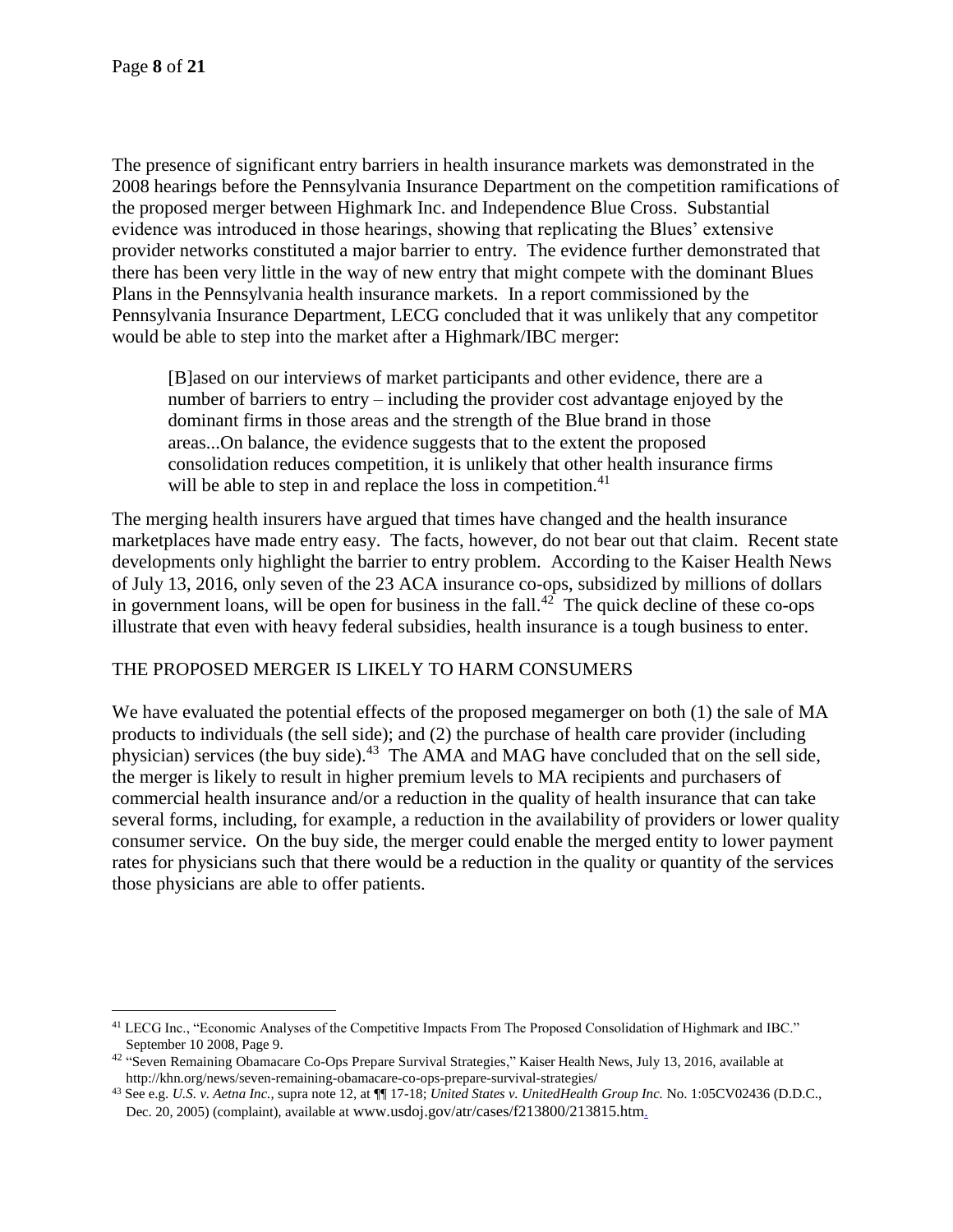# LIKELY DETRIMENTAL EFFECTS FOR CONSUMERS

### Price Increases

A growing body of peer-reviewed literature suggests that greater consolidation leads to price increases, as opposed to greater efficiency or lower health care costs. Two studies have examined the effects of past health insurance mergers on premiums. A study of the 1999 merger between Aetna and Prudential found that the increased market concentration was associated with higher premiums.<sup>44</sup> More recently, a second study examined the premium impact of the 2008 merger between UnitedHealth Group Inc. and Sierra Health Services. That merger led to a large increase in concentration in Nevada health insurance markets. The study concluded that in the wake of the merger, premiums in Nevada markets increased by almost 14 percent relative to a control group. These findings suggest that the merging parties exploited their resulting market power, to the detriment of consumers.<sup>45</sup> Also, recent studies suggest premiums for employersponsored fully-insured plans are rising more quickly in areas where insurance market concentration is increasing.<sup>46</sup>

Consistent with the observation that the loss of competition accompanying health insurer mergers results in higher premiums is research finding that competition among insurers is associated with lower premiums.<sup>47</sup> Research suggests that on the federal health insurance marketplaces, the participation of one new large carrier (i.e. UnitedHealth Group Inc.) would have reduced premiums by 5.4 percent, while the inclusion of all companies in the individual insurance markets could have lowered rates by 11.1 percent.<sup>48</sup> Professor Dafny observes that there are a number of studies documenting lower insurance premiums in areas with more insurers, including on the state health insurance marketplaces, the large group market, and in  $MA.<sup>49</sup>$ 

## Plan Quality

The proposed merger can be expected to adversely affect MA and commercial health insurance product quality. MA plans and commercial health insurers are already creating very narrow and restricted networks that force patients to go out-of-network to access care. A merger would reduce pressures on MA plans and commercial health insurers to offer broader networks to compete for members and would create fewer networks that are simultaneously under no competitive pressure to respond to patients' access needs. As a result, it is even more likely that patients will find themselves in inadequate networks and be forced to access out-of-network care at some point. Similarly, it is very likely that patients will find themselves at in-network

 $\overline{a}$ <sup>44</sup> Leemore Dafny et al, "Paying a Premium on your Premium? Consolidation in the US health insurance industry," *American Economic Review* 2012; 102: 1161-1185.

<sup>45</sup> Jose R. Guardado, David W. Emmons, and Carol K. Kane, "The Price Effects of a Large Merger of Health Insurers: A Case Study of UnitedHealth-Sierra" *Health Management, Policy and Innovation*, 2013; 1(3) 16-35.

<sup>46</sup> Dafny, supra note 1, at 11.

<sup>&</sup>lt;sup>47</sup> Dafny et al., supra note 1, at 11.

<sup>48</sup> Leemore Dafny, Jonathan Gruber and Christopher Ody. "More Insurers, Lower Premiums: Evidence from Initial Pricing in the Health Insurance Marketplaces," *American Journal of Health Economics,* 2015: 1(1)53-81.

<sup>49</sup> Dafny supra note 1, at 11.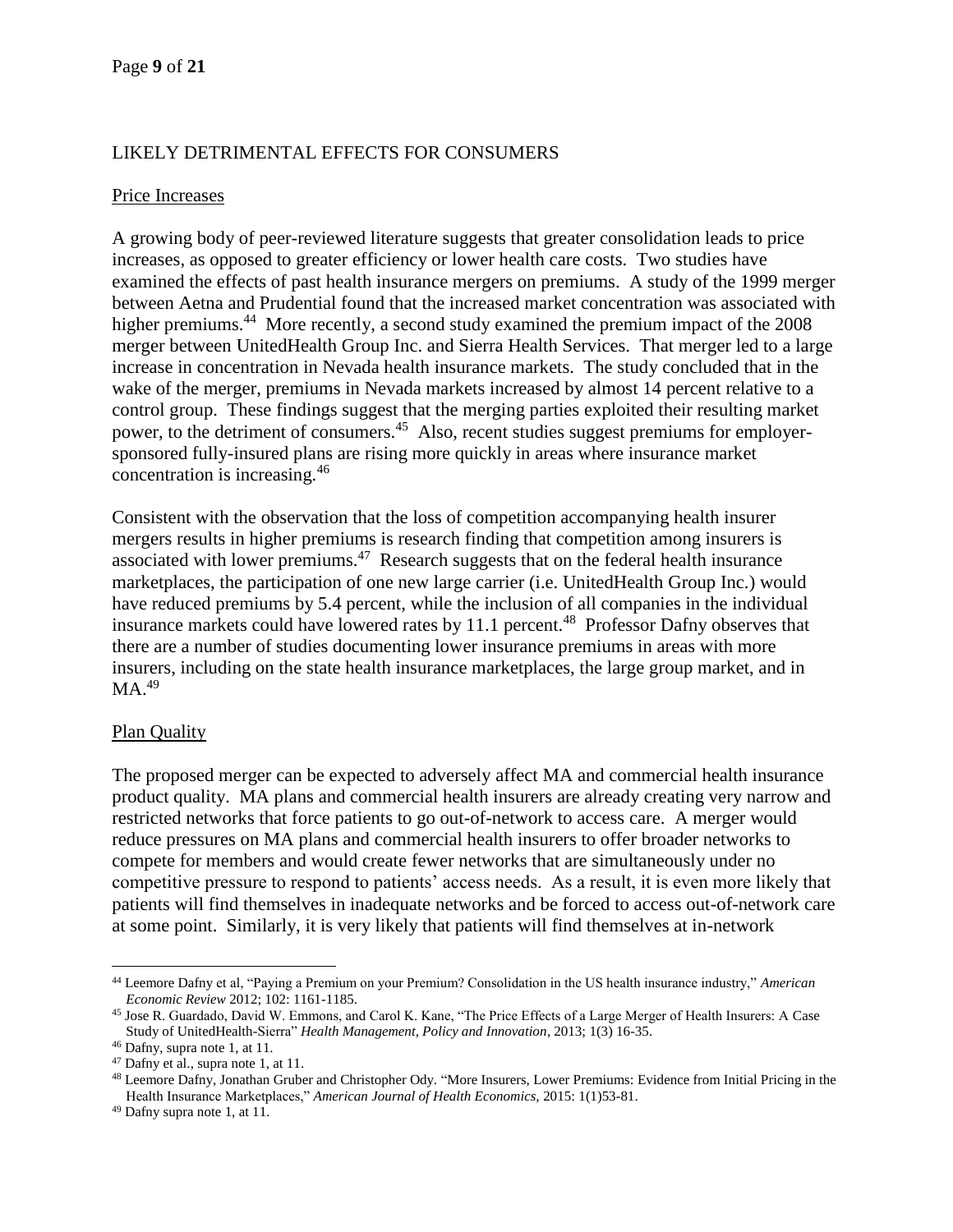hospitals where, given their restricted network plans, many of the hospitals' physicians will not have been offered a contract by the MA plan or commercial health insurer.

While the relationship between insurer consolidation and plan quality requires additional research, one study in the MA market found that more robust competition was associated with greater availability of prescription drug benefits.<sup>50</sup> As Professor Dafny observes, "the competitive mechanisms linking diminished competition to higher prices operate similarly with respect to lower quality."<sup>51</sup>

### Medical Loss Ratio is No Substitute for Competition

The Affordable Care Act (ACA) requires insurers to meet minimum medical loss ratios (MLR) of 80% in the individual and small group market and 85% in the large group market. The existence of these ratios should not carry any weight in determining whether to challenge the Aetna/Humana merger.

We and others have exhaustively explained MLR's myriad of limitations in protecting consumers from anticompetitive premium increases.<sup>52</sup> Perhaps the most compelling statement of why MLR should not become an excuse for approving otherwise anticompetitive insurance mergers is found in a July 8, 2016 letter from several consumer organizations to Florida Attorney General Pam Bondi.<sup>53</sup> That letter reflects the views of Washington and Lee University School of Law Professor Emeritus Timothy Jost, who worked extensively on the National Association of Insurance Commissioners' MLR rule.

As Professor Jost explains, the ACA's MLR requirements impose a minimum, not an optimal, floor on insurers' expenditures for claims and quality improvement activities. It does not prevent insurers with market power from spending less on claims and taking more in profits than they would have in a competitive market. Also, MLR does not address the non-price or quality dimensions of insurance coverage that would prevent the exercise of market power through decreasing quality (such as the responsiveness of consumer services, or the adequacy of networks or willingness to innovate in providing better quality coverage to consumers). The MLR does not perform a regulatory function comparable to utility regulation or other regulations designed to limit monopoly pricing. Finally, MLR does not protect employees of self-funded employers, who constitute the majority of covered employees, and suffers from other limitations outlined in the July 8, 2016, letter of consumer representatives, as advised by Professor Jost.

<sup>50</sup> Robert Town and Su Liu, "The Welfare Impact of Medicare HMOs," *RAND Journal of Economics* (2003): 719-736. <sup>51</sup> Dafny supra, note 1 at 11.

<sup>52</sup> James L. Madara, MD, Executive Vice President, American Medical Association letter to the Hon. William Baer, Assistant Attorney General, United States Department of Justice, Antitrust Division, (November 11, 2015) at page 12 ; Melinda Hatton, Senior Vice President and General Counsel, American Hospital Association letter to Ted Nichel, Wisconsin Insurance Commissioner and Katherine Wade, Connecticut Insurance Commissioner (February 23, 2016) (Exhibit 2); Leemore Dafny, "Health Insurance Industry Consolidation: What Do We Know From the Past, Is It Relevant in Light of the ACA, and What Should We Ask?", Testimony before the Senate Committee on the Judiciary, (September 22, 2015) at 10.

<sup>&</sup>lt;sup>53</sup> See Exhibit 3, recently presented to the Florida Attorney General concerning the proposed Aetna-Humana merger.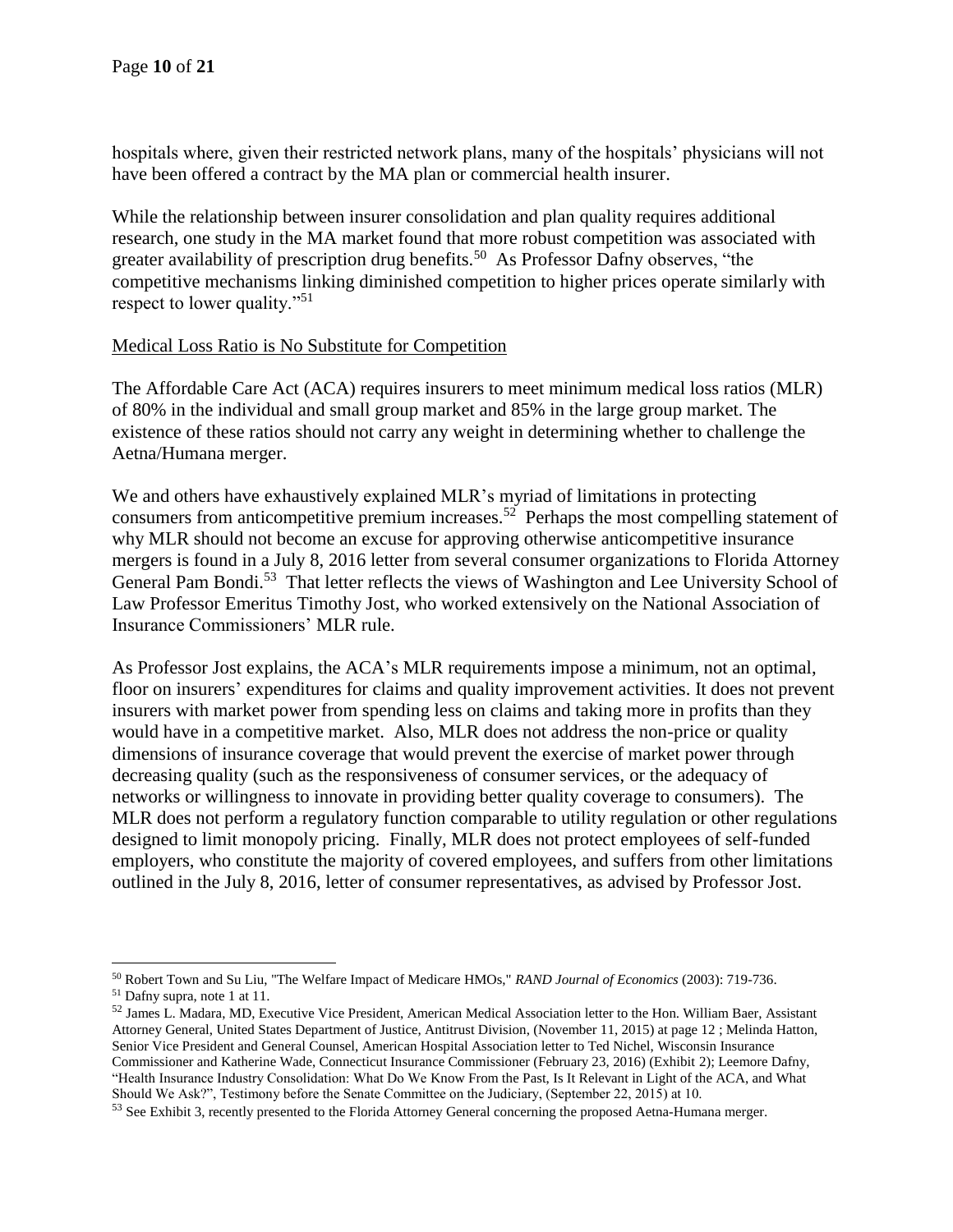## THE MONOPSONY POWER ACQUIRED THROUGH THE MERGER WOULD LIKELY DEGRADE THE QUALITY AND REDUCE THE QUANTITY OF PHYSICIAN SERVICES

Just as the merger would enhance market power on the sell side of the MA and commercial health insurance markets, it would also enhance monopsony or buyer power in the purchase of inputs such as physician services, thereby eviscerating physicians' ability to contract with alternative MA plans and commercial health insurers in the face of unfavorable contract terms and ultimately inefficiently reducing the quality or quantity of services that physicians are able to offer patients. As Professor Dafny explained in her recent Senate testimony on this merger, "[M]onopsony is the mirror image of monopoly; lower input prices are achieved by reducing the quantity or quality of services below the level that is socially optimal."<sup>54</sup> She further explained that the "textbook monopsony scenario…pertains when there is a large buyer and fragmented suppliers."<sup>55</sup> This characterizes the market in which dominant health insurers purchase the services of physicians who typically work in small practices with 10 or fewer physicians.<sup>56</sup>

Even in markets where the merged health insurer lacks monopoly or market power to raise premiums for patients, the insurer still may have the power to force down physician compensation to anticompetitive levels.<sup>57</sup> This is because physicians could not readily replace lost business by refusing the insurer's contract and dealing with other payers without suffering irretrievable lost income.<sup>58</sup> It is difficult to convince consumers (which in many cases are employers) to switch to different health insurers.<sup>59</sup> Also, switching health insurers is a very difficult decision for physicians because it impacts their patients and disrupts their practice. The patient-physician relationship is a very important aspect to the delivery of high-quality healthcare. And it is a very serious decision both personally and professionally for physicians to disrupt this relationship by dropping a health insurer. Thus, in the UnitedHealth Group Inc./PacifiCare merger, the DOJ required a divestiture based on monopsony concerns in Boulder, Colorado, even though the merged entity would not necessarily have had market power in the sale of health insurance. The reason is straightforward: the reduction in compensation would lead to diminished service and quality of care, which harms consumers even if the direct prices paid by subscribers do not increase.<sup>60</sup>

<sup>54</sup> Dafny, supra note 1, at 10.

<sup>55</sup> Id.

<sup>56</sup> Carol K. Kane, PhD., American Medical Association Policy Research Perspectives: Updated Data on Physician Practice Arrangements: Inching Toward Hospital Ownership, July 2015.

<sup>57</sup> Comments of Prof. Frech at 7 ("...the threat of losing even a small percentage of commercially-insured volume may allow an insurer to reduce prices or gain other contractual benefits. Therefore, buyer-side market power is likely to be a problem at lower concentration levels than on the seller side.")

<sup>58</sup> See Capps, Cory S., Buyer Power in Health Plan Mergers (June 2010). Journal of Competition Law and Economics, Vol. 6, Issue 2, pp. 375-391.

<sup>59</sup> See e.g. *U.S. v. UnitedHealth Group and Pacificare Health Systems*., Complaint, No. 1:05CV02436, ¶ 37 (December 20, 2005), available at http://www.justice.gov/file/514011/download. (As alleged in the United/PacifiCare complaint, physicians encouraging patients to change plans "is particularly difficult for patients employed by companies that sponsor only one plan because the patient would need to persuade the employer to sponsor an additional plan with the desired physician in the plan's network" or the patient would have to use the physician on an out-of-network basis at a higher cost).

<sup>60</sup> *See* Gregory J. Werden, *Monopsony and the Sherman Act: Consumer Welfare in a New Light*, 74 ANTITRUST L.J*.* 707 (2007) (explaining reasons to challenge monopsony power even where there is no immediate impact on consumers); Marius Schwartz, *Buyer Power Concerns and the Aetna-Prudential Merger,* Address before the 5th Annual Health Care Antitrust Forum at Northwestern University School of Law 4-6 (October 20, 1999) (noting that anticompetitive effects can occur even if the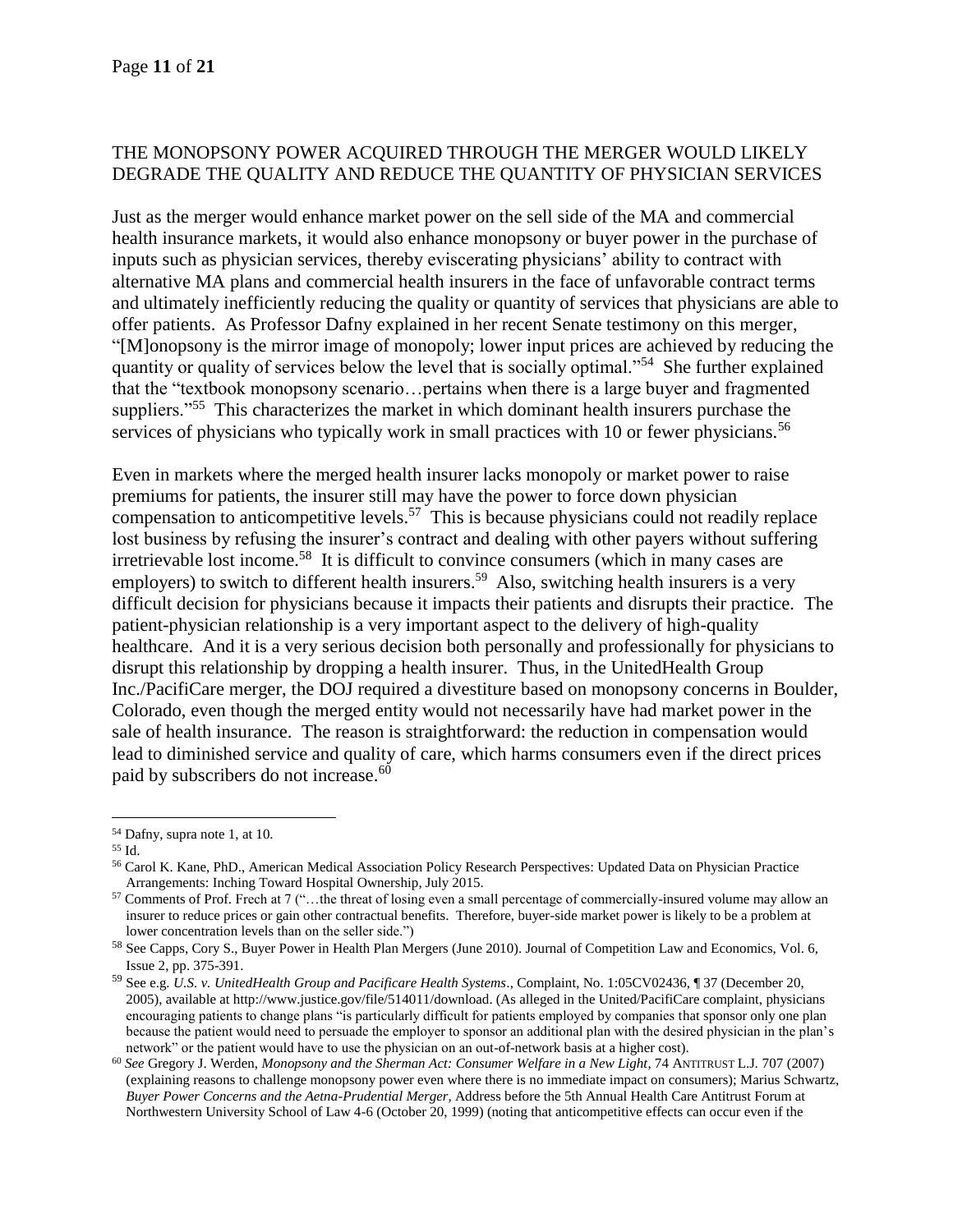In another merger matter occurring in 2010—Blue Cross Blue Shield of Michigan and Physicians Health Plan of Mid-Michigan—the health insurers abandoned their merger plans when the DOJ complained that the merger "…would have given Blue Cross Michigan the ability to control physician payment rates in a manner that could harm the quality of healthcare delivered to consumers."<sup>61</sup>

The DOJ's monopsony challenges properly reflect its conclusions that it is a mistake to assume that a health insurer's negotiating leverage acquired through merger is a good thing for consumers. On the contrary, consumers can expect higher insurance premiums."<sup>62</sup> Health insurer monopsonists typically are also monopolists.<sup>63</sup> Facing little if any competition, they lack the incentive to pass along cost savings to consumers.

Consumers do best when there is a competitive market for purchasing physician services. This was the well-documented conclusion reached in the 2008 hearings before the Pennsylvania Insurance Department on the competition ramifications of the proposed merger between Highmark, Inc. and Independence Blue Cross. Based on an extensive record of nearly 50,000 pages of expert and other commentary,<sup>64</sup> the Pennsylvania Insurance Department was prepared to find the proposed merger to be anticompetitive in large part because it would have granted the merged health insurer undue leverage over physicians and other health care providers. This leverage would be "to the detriment of the insurance buying public" and would result in "weaker provider networks for consumers who depend on these networks for access to quality healthcare."<sup>65</sup> The Pennsylvania Insurance Department further concluded:

[O]ur nationally renowned economic expert, LECG, rejected the idea that using market leverage to reduce provider reimbursements below competitive levels will translate into lower premiums, calling this an "economic fallacy" and noting that the clear weight of economic opinion is that consumers do best when there is a competitive market for purchasing provider services. LECG also found this theory to be borne out by the experience in central Pennsylvania, where competition between Highmark and Capital Blue Cross has been good for providers and good for consumers.<sup>66</sup>

For example, compensation below competitive levels hinders physicians' ability to invest in new equipment, technology, training, staff and other practice infrastructure that could improve the access to, and quality of, patient care. Such investments are critical for enabling physicians to

conduct does not adversely affect the ultimate consumers who purchase the end-product), available at: http://www.usdoj.gov/atr/public/spceches/3924.wpd.

<sup>61</sup> Blue Cross Blue Shield of Michigan and Physicians Health Plan of Mid-Michigan Abandon Merger Plans | OPA | Department of Justice, available at: http://www.justice.gov/opa/pr/blue-cross-blue-shield-michigan-and-physicians-health-plan-midmichigan-abandon-merger-plans.

<sup>62</sup> Dafny, supra note 1, at 9.

<sup>63</sup> Peter J. Hammer and William M. Sage, *Monopsony as an Agency and Regulatory Problem in Health Care*, 71 ANTITRUST. L.J. 949 (2004).

<sup>64</sup> See *http://www.ins.state.pa.us/ins/lib/ins/whats\_new/Excerpts\_from\_PA\_Insurance\_Dept\_Expert\_Reports.pdf* for background information, including excerpts from the experts.

<sup>65</sup> *See* Statement of Pennsylvania Insurance Commissioner Joel Ario on Highmark and IBC Consolidation (January 22, 2009).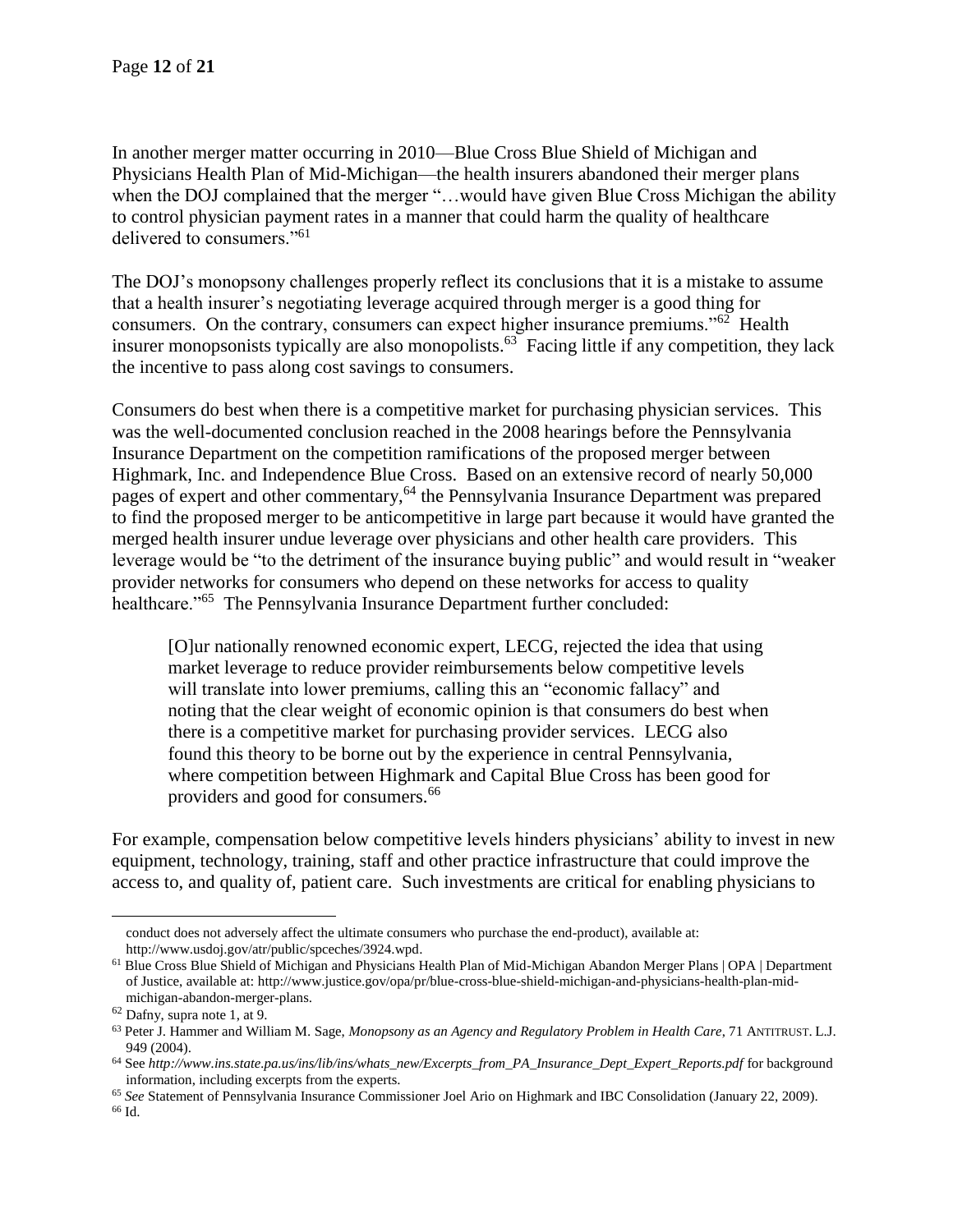successfully transition into new value-based payment and delivery models. The merged insurer's exercise of monopsony power may also force physicians to spend less time with patients to meet practice expenses. The mergers may also cause even tighter provider networks, reducing patient access to physicians and effectively curtailing the quantity of their services. When one or more health insurers dominate a market, physicians can be pressured not to engage in aggressive patient advocacy, a crucial safeguard of patient care.

Such reduction in service levels and quality of care causes immediate harm to consumers. In the long run, it is imperative to consider whether monopsony power will harm consumers by driving physicians from the market. Health insurer payments that are below competitive levels may reduce patient care and access by motivating physicians to retire early or seek opportunities outside of medicine that are more rewarding, financially or otherwise. According to a 2015 study released by the Association of American Medical Colleges, the U.S. will face a shortage of between 46,000-90,000 physicians by 2025. The study, which is the first comprehensive national analysis that takes into account both demographics and recent changes to care delivery and payment methods, projects shortages in both primary and specialty care.<sup>67</sup> Recent projections by the Health Resources and Services Administration similarly suggest a significant shortage of primary care physicians in the United States.<sup>68</sup>

According to a recent survey by Deloitte, six in 10 physicians said it was likely that many physicians would retire earlier than planned in the next one to three years, a perception that Deloitte stated is fairly uniform among all physicians, irrespective of age, gender, or medical specialty.<sup>69</sup> According to the Deloitte survey, 57 percent of physicians also said that the practice of medicine was in jeopardy and nearly 75 percent of physicians thought that the "best and the brightest" may not consider a career in medicine. Finally, most physicians surveyed believed that physicians would retire or scale back practice hours, based on how the future of medicine is changing. $70$ 

Likewise, the reduction in the number of MA plans and commercial health insurers would create MA plan and commercial health insurer oligopolies that, through coordinated interaction, can exercise buyer power. Indeed, the setting of payment rates paid to physicians is highly susceptible to the exercise of monopsony power through coordinated interaction by health insurance companies. The payment rates offered to large numbers of physicians by single health insurers are fairly uniform, and health insurance companies have a strong incentive to follow a price leader when it comes to payment rates.

<sup>67</sup> *See* IHS Inc., The Complexities of Physician Supply and Demand: Projections from 2013 to 2025. Prepared for the Association of American Medical Colleges. Washington, DC: Association of American Medical Colleges; 2015.

<sup>&</sup>lt;sup>68</sup> See Health Resources and Services Administration, Projecting the Supply and Demand for Primary Care Physicians through 2020 in Brief (November 2013).

<sup>69</sup> Deloitte 2013 Survey of U.S. Physicians: Physician perspectives about health care reform in the future of the medical profession.

 $70$   ${\rm \dot{I}d.}$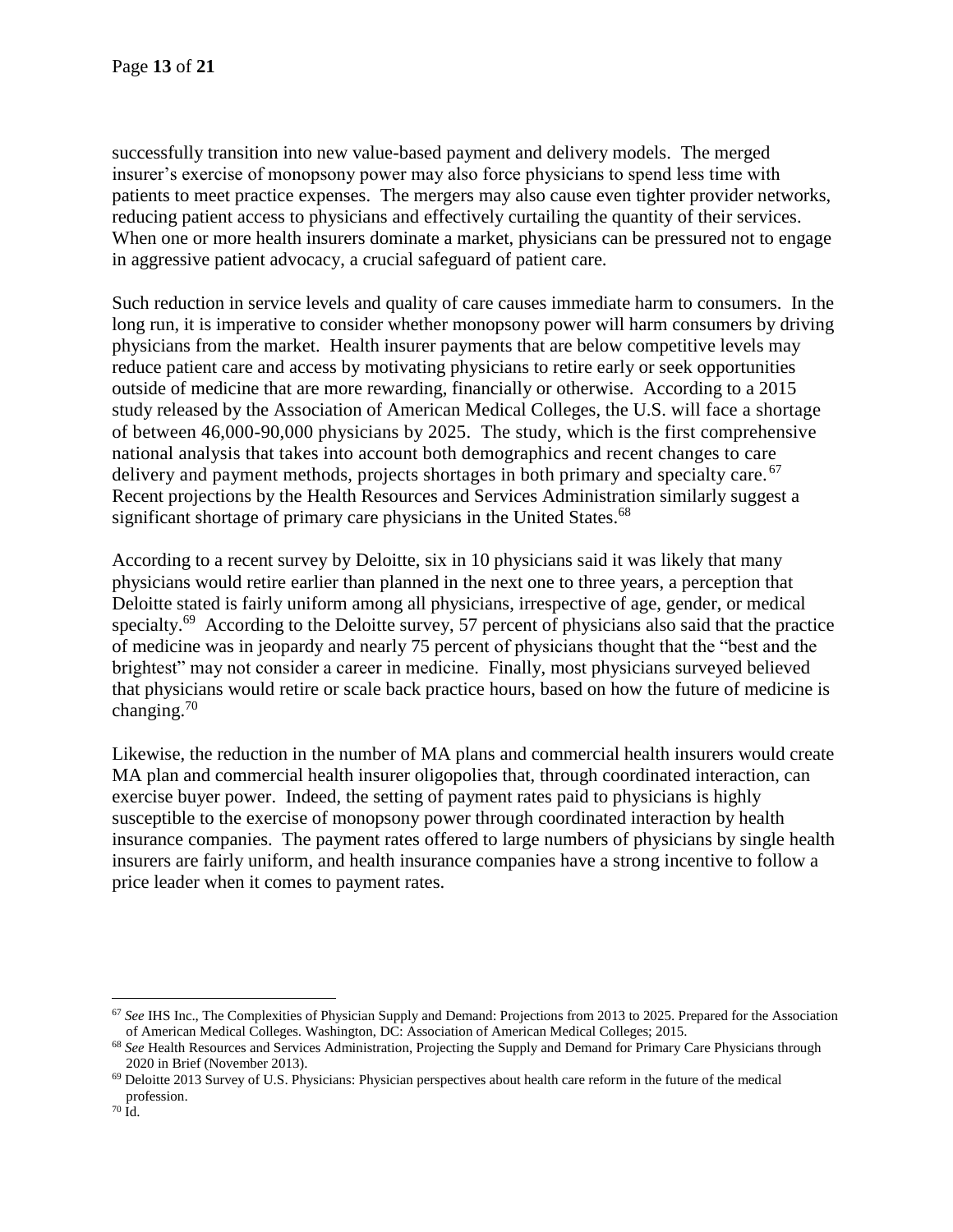# MAG Survey Results

A 2016 MAG survey explored the monopsony issue, guided by the following principle: that a loss of competition on the buy side can occur within the localized geographic markets for the purchase of physician services when the merging health insurers hold contracts with a significant number of physicians who are financially dependent on contracting with the merging health plans.<sup>71</sup> This is precisely the case in a merger of Aetna with Humana. Seventy-two percent of physician respondents to the MAG survey felt they *had* to contract with Aetna in order to have a financially viable practice; and 62 percent felt that way with respect to Humana.

While these percentages are indicative of monopsony power, the merger promises to make matters much worse. Eighty-four percent of responding physicians said that the merger of Aetna with Humana would make the process of contract negotiations less favorable for physicians.

When asked if they had seen an "an all products clause" – a clause in the health plan physician contract that requires, as a condition of participating in any of the health plan products, that the physician participate in all of the health plan products – 67 percent reported that they had. Such bundling would not offer any promise of efficiencies and should be viewed with disfavor by anyone interested in fostering competitive markets.

Physicians responding to the MAG survey also identified by very large percentages a number of anticompetitive effects likely to occur in the event of an Aetna/Humana merger:

- An astonishing 93 percent of physician decision-makers said that there would be a reduction in the quality and quantity of the services that physicians are able to offer their patients; and
- 78 percent reported that they will be *very or somewhat likely* pressured *not* to engage in aggressive patient advocacy as a result of the merger.

The extent of the merged entity's monopsony power and how it may ultimately injure consumers is also revealed in physician responses to the question of whether there would be any consequences in not continuing to contract with the merged firm:

- 42 percent would cut investments in practice infrastructure;
- 45 percent would cut or reduce staff salaries;
- 42 percent would have to spend less time with patients; and
- 29 percent would cut quality initiatives or patient services.

 $\overline{a}$ <sup>71</sup> Christine White, Sarahlisa Brau, and David Marx, Antitrust and Healthcare: A Comprehensive Guide, at 163 (2013); see also Capps, Cory S., Buyer Power in Health Plan Mergers (June 2010). Journal of Competition Law and Economics, Vol. 6, Issue 2, pp. 375-391; and U.S. Dep't of Justice and Fed. Trade Comm'n, Horizontal Merger Guidelines, supra 1, at page 33; Federal Trade Commission and U.S. Department of Justice, Improving Health Care: A Dose of Competition (July, 2004), at 15.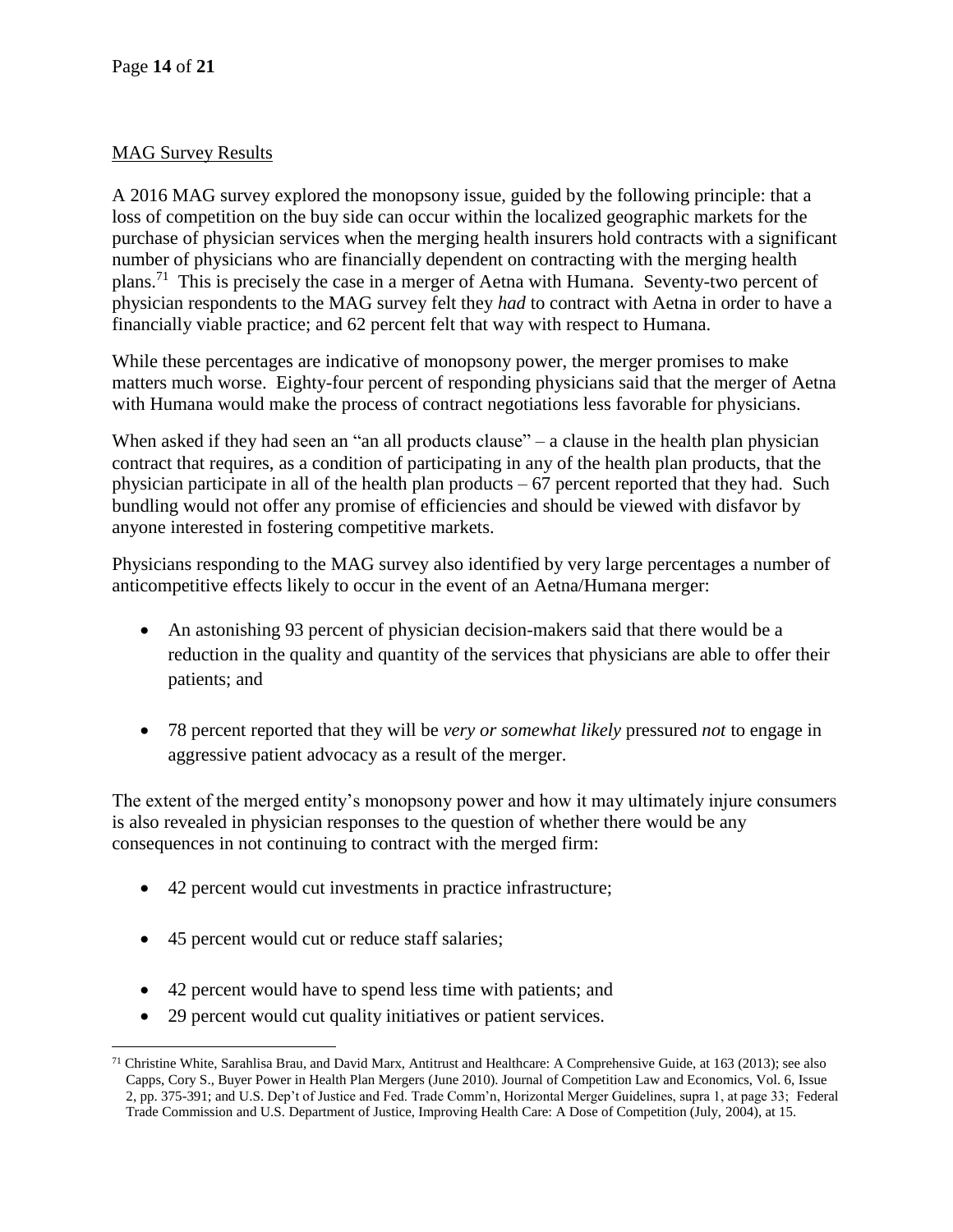## MERGER EFFICIENCY CLAIMS ARE UNSUPPORTED AND SPECULATIVE

Professor Dafny noted in her Senate testimony that claims of offsetting efficiencies cannot ameliorate the competitive harm from these mergers. "Efficiencies must be merger-specific and verifiable…and there is still the question of whether benefits will be passed through to consumers in light of that diminished competition."<sup>72</sup> Insurers have a dismal track record of passing any savings from an acquisition on to consumers, and there is no reason to believe that this transaction would be any different. Under these circumstances, we suggest that the Office of Insurance and Safety Fire Commissioner review the merging insurers' efficiency claims with skepticism similar to that expressed by the Ninth Circuit Court of Appeals in the merger case of *St. Alphonsus Medical Center and Federal Trade Commission v. St. Luke's*, 778 F.3d 775 (9th Cir, 2015). ("The Supreme Court has never expressly approved an efficiencies defense to a section 7 claim…We remain skeptical about the efficiencies defense in general and about its scope in particular." $)^{73}$ 

Turning to the health insurers' specific efficiency claims,

[T]here is no evidence that larger insurers are more likely to implement innovative payment and care management programs…[and] there is a countervailing force offsetting this heightened incentive to invest in…reform: more dominant insurers in a given insurance market are less concerned with ceding market share due to their dominance.<sup>74</sup>

In fact, "concerted delivery system reform efforts have tended to emerge from other sources, such as provider systems…and non-national payers," according to Professor Dafny, not from commercial health insurers.<sup>75</sup>

In any event, the vague "innovative payment" and "care management" claims that the health insurers have made in support of the merger are undermined by the studies of consummated health insurance mergers discussed above, which show that the mergers actually resulted in harm to consumers in the form of higher, not lower, insurance premiums.

# TO PROTECT CONSUMERS, THE DEPARTMENT OF INSURANCE SHOULD REJECT THE APPLICATION TO MERGE

Given that the proposed merger would increase concentration even further in Georgia's MA and commercial health insurance markets, where the merged entity would either possess substantial market shares or could exercise buyer power through coordinated interaction, it is critical for the Office of Insurance and Safety Fire Commissioner to oppose the proposed merger so that consumers and physicians have adequate competitive alternatives. Unless the application is

<sup>74</sup> Dafny, supra note 1, at 16.

 $72$  Dafny, supra note 1, at 16.

<sup>73</sup> *St. Alphonsus Medical Center and Federal Trade Commission v. St. Luke's*, 778 F.3d 775, 789-790 (9th Cir, 2015)

<sup>75</sup> Id.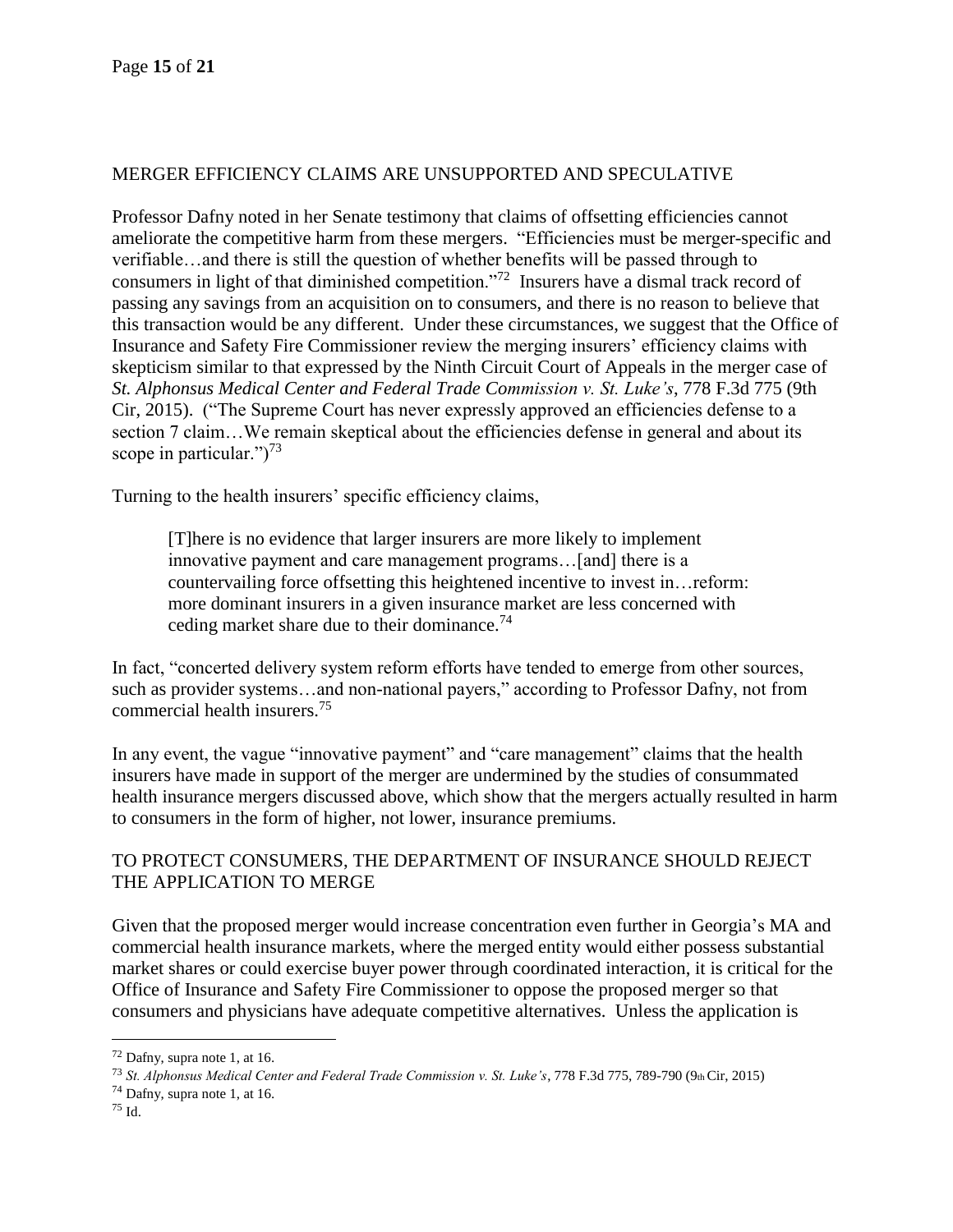rejected, the merged entity would likely be able to raise premiums in the MA and commercial health insurance markets, reduce plan quality, and lower payment rates for physicians to a degree that would reduce the quality or quantity of services that physicians can offer to patients.

Any remedy short of rejecting the merger application would not adequately protect consumers. A divestiture would not protect against the loss of potential competition that occurs when one of the largest health insurers is eliminated. Moreover, divesture could be highly disruptive to the marketplace and cause harm to consumers in MA markets where the elderly would be faced with a new insurer, and patient-physician relationships would be disrupted in commercial health insurance markets.

As a practical matter, the number of markets adversely affected by the proposed merger, along with the barriers to entry to health insurance, makes it unlikely that the Office of Insurance and Safety Fire Commissioner could find proposed buyers of assets that could supply health insurance at a cost and quality comparable to that of the merger parties in the affected markets. Moreover, any qualified purchaser able to contract with a cost competitive network of hospitals and physicians, if found, would likely already be a market participant, and a divestiture to such an existing market participant would not likely return the market to even pre-merger levels of competition.

Accordingly, the AMA and MAG respectfully urge the Office of Insurance and Safety Fire Commissioner to reject the parties' application to merge in order to protect Georgia consumers from premium increases, lower plan quality, and a reduction in the quantity and quality of physician services.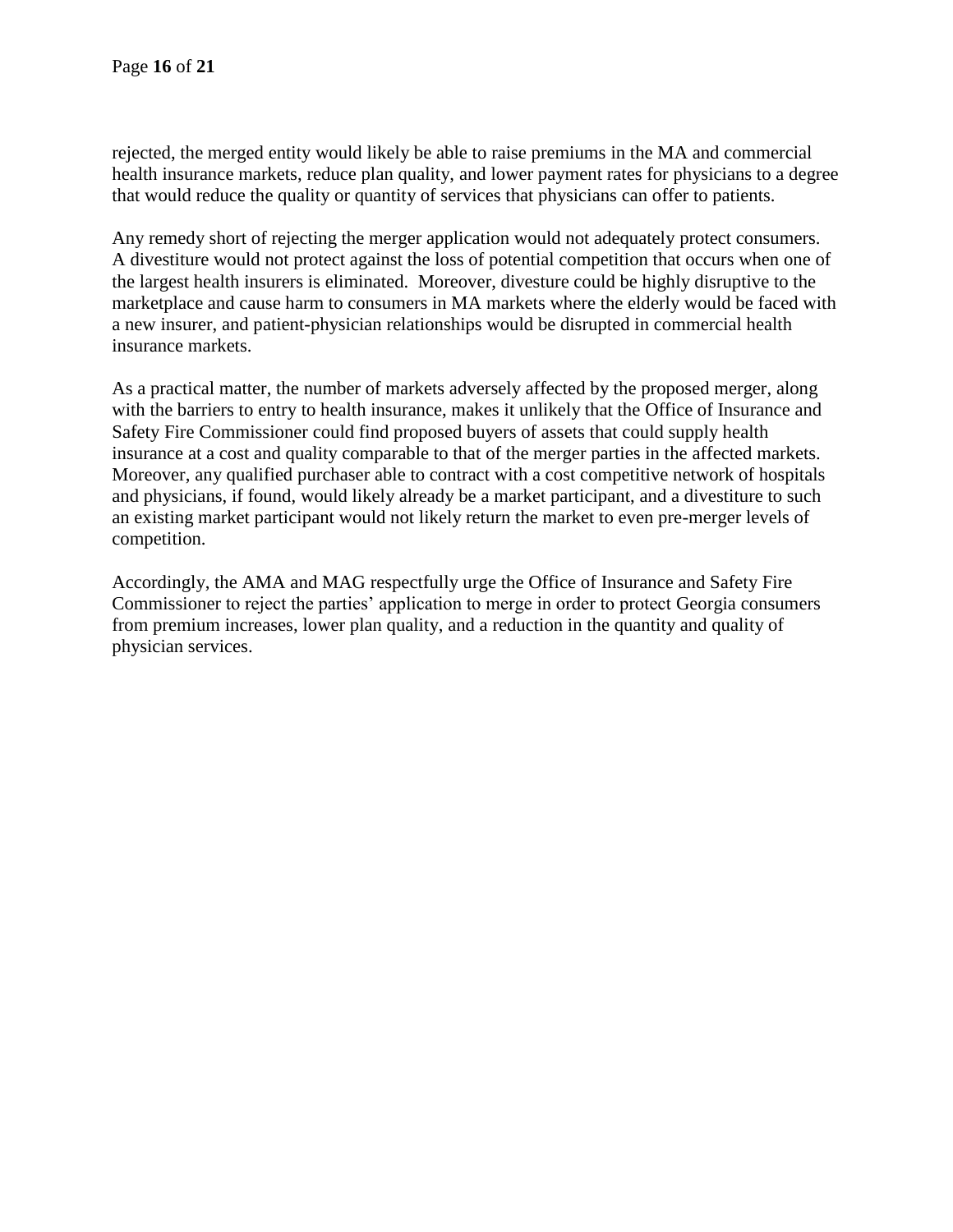## **Competition in Georgia Medicare Advantage (MA) Markets Analysis of Data from HealthLeaders-InterStudy's Managed Market Surveyor 2013 Effects of Aetna-Humana Merger<sup>76</sup>**

**Table 1.** Four-Firm Concentration Ratio and Largest Insurers' MA Market Shares in Georgia, 2013

|                  |                     | <b>Rank by</b> | <b>Concentration</b> |
|------------------|---------------------|----------------|----------------------|
| <b>Insurer</b>   | <b>Market Share</b> | <b>Share</b>   | <b>Ratio</b>         |
| UnitedHealthcare |                     |                | 91.8                 |
| Humana           |                     |                |                      |
| WellCare         |                     |                |                      |
| Aetna            |                     |                |                      |

**Table 2.** Statewide Data Showing Aetna/Humana Merger will be Presumed Likely to Enhance Market Power in the MA Market in Georgia, 2013

|         | <b>MA HHI</b> | Post-Merger<br>HH1 | <b>Change in HHI</b> |
|---------|---------------|--------------------|----------------------|
| Georgia |               |                    | 258                  |

**Table 3.** Georgia MSAs where an Aetna/Humana Merger Will Be Presumed Likely to Enhance Market Power in the MA Market, 2013

|                               |               | Post-Merger | <b>Change in</b> |
|-------------------------------|---------------|-------------|------------------|
| <b>MSA</b>                    | <b>MA HHI</b> | HHI         | <b>HHI</b>       |
| Brunswick, GA                 | 3979          | 4849        | 870              |
| Savanna, GA                   | 3073          | 3592        | 519              |
| <b>Atlanta-Sandy Springs-</b> | 2931          | 3314        | 383              |
| Marrietta, GA                 |               |             |                  |
| Macon, GA                     | 5239          | 5453        | 214              |

<sup>76</sup> AMA's study analyzes data from the HealthLeaders-InterStudy (HLI) Managed Market Surveyor, © 2013. HLI obtained the data from CMS. We exclude HCPP, PACE, employer-only and SNP-only plans.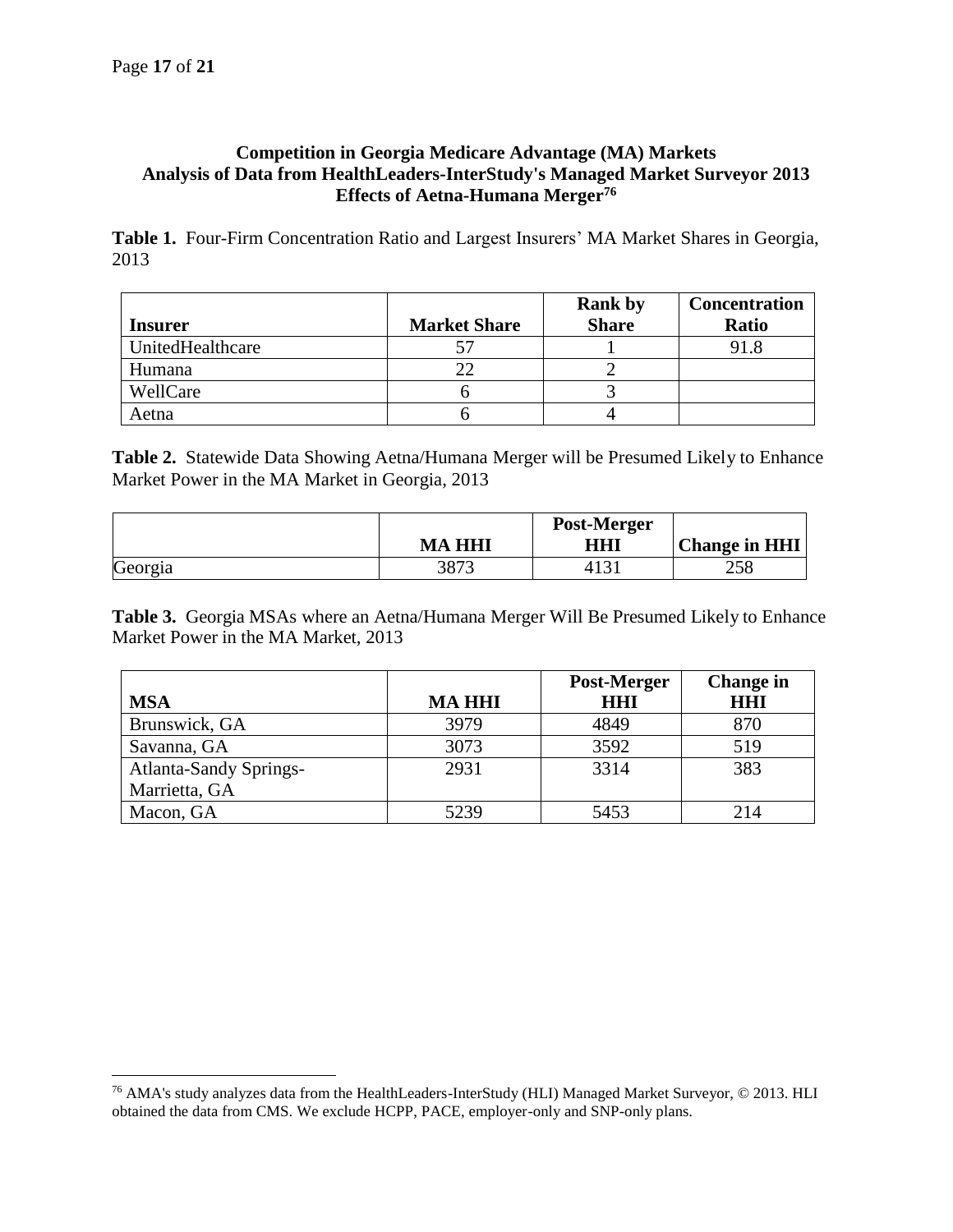**Table 4.** Four-Firm Concentration Ratios and Aetna's and Humana's MA Market Shares in MSAs where an Aetna-Humana Merger Will Be Presumed Likely to Enhance Market Power, 2013

|                                 |                | <b>Pre-Merger</b> | <b>Rank by</b>              | CR4   |
|---------------------------------|----------------|-------------------|-----------------------------|-------|
| <b>MSA</b>                      | <b>Insurer</b> | <b>Share</b>      | <b>Share</b>                |       |
| Brunswick, GA                   | Humana         | 23                |                             | 100.0 |
|                                 | Aetna          | 19                | 3                           |       |
| Savanna, GA                     | Humana         | 26                | $\overline{2}$              | 98.0  |
|                                 | Aetna          | 10                | 4                           |       |
| Atlanta-Sandy Springs-Marietta, | Humana         | 23                | $\mathcal{D}_{\mathcal{L}}$ | 88.3  |
| <b>GA</b>                       |                |                   |                             |       |
|                                 | Aetna          | 8                 | 5                           |       |
| Macon, GA                       | Humana         | 21                | 2                           | 100.0 |
|                                 | Aetna          | 5                 | 3                           |       |
| Augusta, Richmond County GA-SC  | Humana         | 31                | ↑                           | 98.2  |
|                                 | Aetna          | 3                 |                             |       |

**Table 5.** Aetna-Humana Merger Effects on MA Market Concentration in Georgia MSA where Merger Potentially Raises Significant Competitive Concerns and Often Warrants Scrutiny, 2013

| <b>State/MSA</b>               | HHI  | <b>Pre-Merger   Post-Merger</b><br>HHI | <b>Change</b> in<br>HHI |
|--------------------------------|------|----------------------------------------|-------------------------|
| Augusta-Richmond County, GA-SC | 4292 | 4461                                   | 169                     |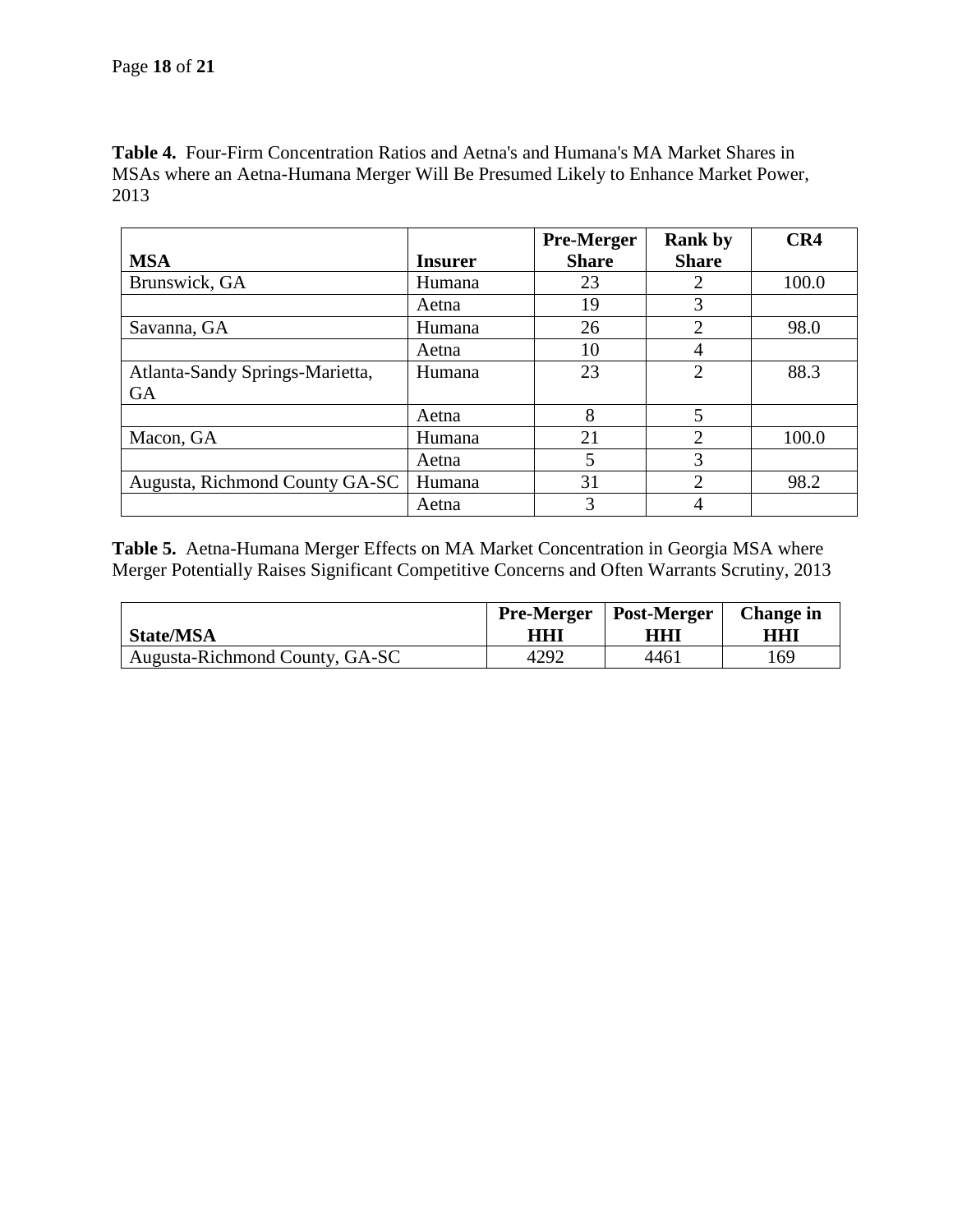#### **Competition in Georgia Health Insurance Markets Data from AMA's Competition in Health Insurance, 2015 Update Effects of Aetna-Humana Merger on Georgia Commercial Product Markets**<sup>77</sup>

**Table 6.** Four-Firm Concentration Ratio and Largest Insurers' Market shares in Georgia, 2013

| <b>Insurer</b>   | <b>Market</b><br><b>Share</b> | <b>Rank by</b><br><b>Share</b> | <b>Concentration</b><br><b>Ratio</b> |
|------------------|-------------------------------|--------------------------------|--------------------------------------|
| WellPoint        | 30                            |                                | 87.1                                 |
|                  |                               |                                |                                      |
| UnitedHealthcare | 26                            |                                |                                      |
| Aetna            | רו                            |                                |                                      |
| Cigna            | 14                            |                                |                                      |
| Kaiser           |                               |                                |                                      |
| Humana           |                               |                                |                                      |

**Table 7.** Aetna-Humana merger Effects on Market Concentration in Georgia—where the Merger Potentially Raises Significant Concerns and Often Warrants Scrutiny, 2013

|         | <b>Total HHI</b>     | <b>HHI</b><br>Total <sub>1</sub><br>post-merger | <b>Change in HHI</b> |
|---------|----------------------|-------------------------------------------------|----------------------|
| Jeorgia | $1 \cap \Box$<br>414 | 2280                                            | ⊥ັ                   |

**Table 8.** Four-Firm Concentration Ratios Applicable to Georgia MSAs, 2013

|                                 |                | <b>Pre-Merger</b> | <b>Rank by</b> | CR4  |
|---------------------------------|----------------|-------------------|----------------|------|
| <b>MSA</b>                      | <b>Insurer</b> | <b>Share</b>      | <b>Share</b>   |      |
| Rome, GA                        | Aetna          | 14                | 5              | 82.3 |
|                                 | Humana         | 14                | 4              |      |
| Gainesville, GA                 | Aetna          | 11                | 5              | 77.2 |
|                                 | Humana         | 13                | 3              |      |
| Atlanta-Sandy Springs-Marietta, | Aetna          | 20                | 3              | 85.5 |
| <b>GA</b>                       |                |                   |                |      |
|                                 | Humana         | 5                 | 6              |      |
| Athens-Clarke County, GA        | Aetna          | 6                 | 6              | 81.7 |
|                                 | Humana         | 11                | 3              |      |
| Macon, GA                       | Aetna          | 18                | 3              | 88.6 |
|                                 | Humana         | 17                |                |      |

<sup>77</sup> AMA's study analyzes data from the HealthLeaders-InterStudy Managed Market Surveyor, © 2013. *Commercial* products in this study include HMO, PPO and POS plans.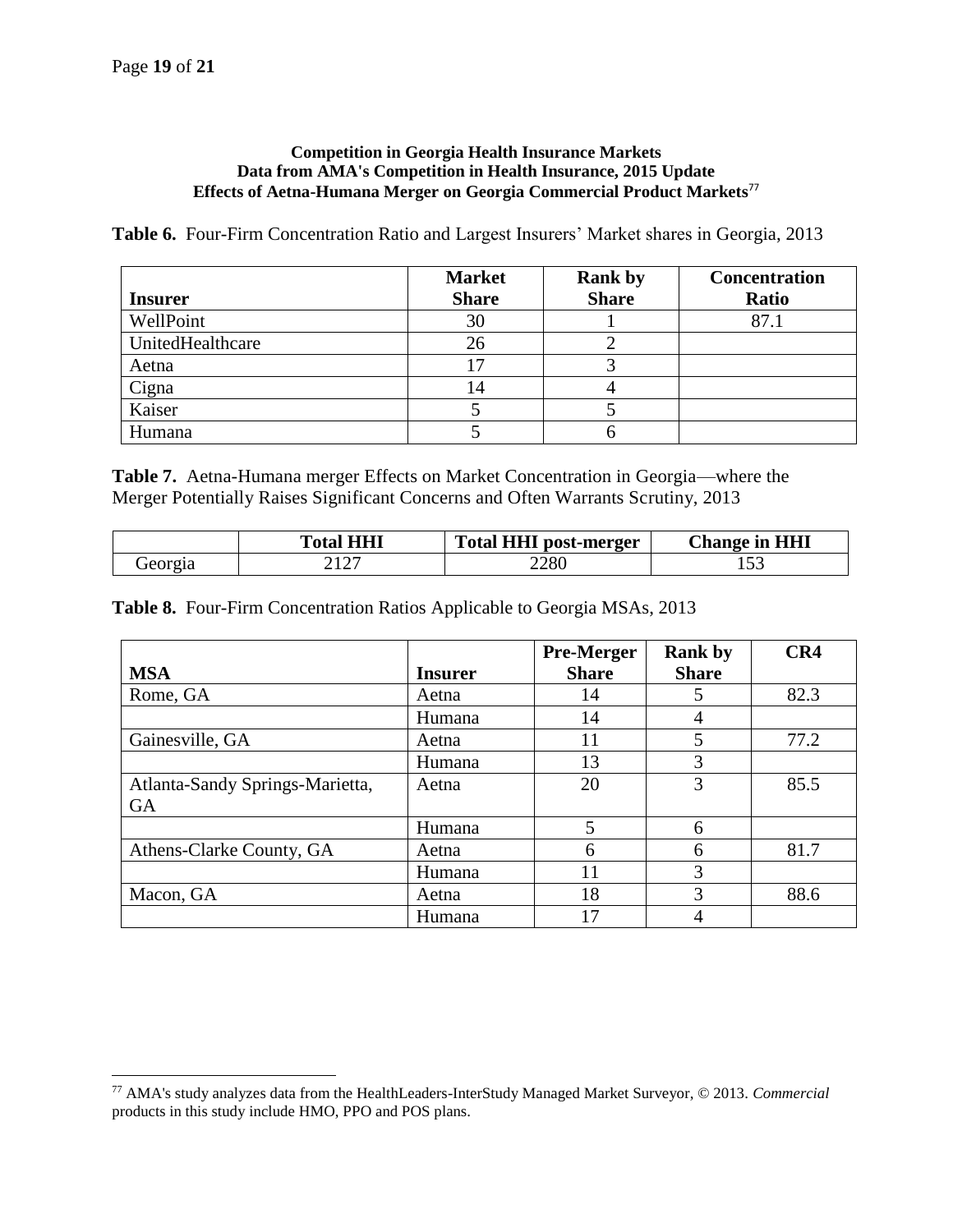**Table 9.** Aetna-Humana Merger Effects on Market Concentration in Georgia MSA—where Merger Will Be Presumed Likely to Enhance Market Power, 2013

| <b>State/MSA</b> | <b>Pre-Merger</b> | <b>Post-Merger</b> | <b>Change</b> in |
|------------------|-------------------|--------------------|------------------|
|                  | HHI               | HHI                | HHI              |
| Macon, GA        | 2215              | 2819               | 604              |

**Table 10.** Aetna-Humana Merger Effects on Market Concentration in MSAs-- where the Merger Potentially Raises Significant Concerns and Often Warrants Scrutiny, 2013

|                                    | <b>Pre-Merger</b> | Post-Merger | <b>Change in</b> |
|------------------------------------|-------------------|-------------|------------------|
| <b>MSA</b>                         | HHI               | HHI         | <b>HHI</b>       |
| Rome, GA                           | 1982              | 2385        | 402              |
| Gainesville, GA                    | 1889              | 2169        | 280              |
| Atlanta-Sandy Springs-Marietta, GA | 2032              | 2249        | 217              |
| Athens-Clarke County, GA           | 2265              | 2394        | 129              |

**Table 11.** Market Share Trends of the Four Largest Insurers in Georgia MSA Where an Aetna-Humana Merger will be Presumed Likely to Enhance Market Power, 2010-2013

| <b>MSA</b> | <b>Insurer</b>   | <b>Market Shares</b> |      |      |      |
|------------|------------------|----------------------|------|------|------|
| Macon, GA  |                  | 2010                 | 2011 | 2012 | 2013 |
|            | WellPoint        | 40                   | 38   | 39   | 34   |
|            | UnitedHealthcare | 26                   | 25   | 24   | 20   |
|            | Aetna            |                      |      |      |      |
|            | Humana           | n                    |      |      |      |